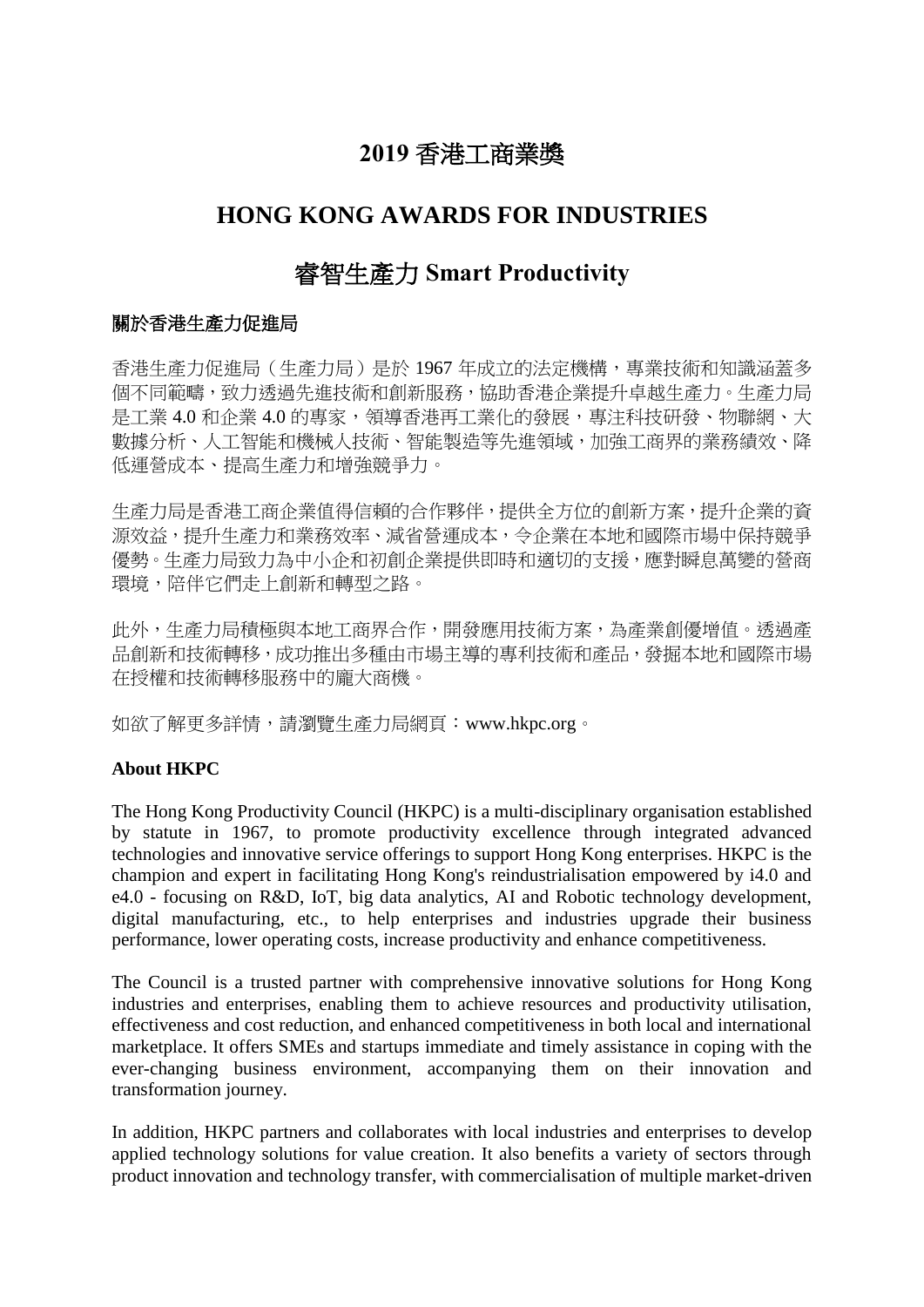patents and technologies, bringing enormous opportunities abound for licensing and technology transfer, both locally and internationally.

For more information, please visit HKPC's website : www.hkpc.org.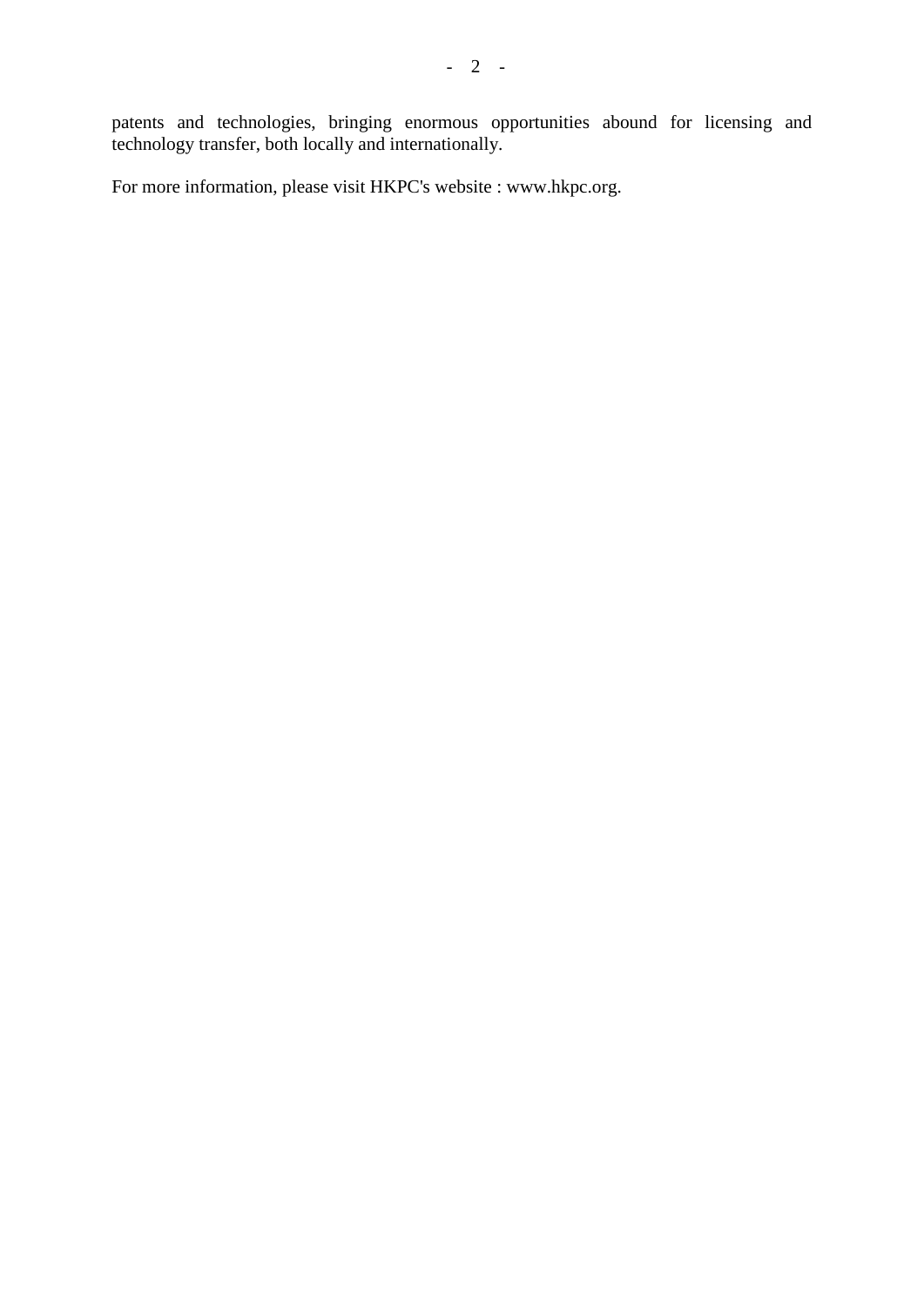## 二○一九香港工商業獎:睿智生產力 香港生產力促進局主席 林宣武先生**, GBS, JP** 獻辭

### **2019 Hong Kong Awards for Industries: Smart Productivity Message from Mr Willy LIN Sun Mo, GBS, JP Chairman, Hong Kong Productivity Council**

要在競爭激烈的數碼時代脫穎而出,企業必需創新、變通和靈活。有見及此,香港生產 力促進局(生產力局)主辦「香港工商業獎:睿智生產力」,旨在鼓勵本地企業推行智 **慧方案,善用資源、持續追求高效生產力和改善管理流程,攜手提升香港在國際舞台的** 競爭力。

創新成就未來,在活動過程中,我們喜見參賽企業積極訂立及執行數碼創新策略,以提 升生產或服務質量,這正是「工業 4.0」及「企業 4.0」的實踐,也對推動香港再工業化 有莫大裨益。是次獲獎的企業在自動化、數據技術和分析、智慧製造、執行效率各範疇 表現優秀,展現香港企業智慧生產和管理的超卓能力。

藉此機會,我謹代表生產力局鳴謝評審委員會的專業評審,並感謝同事協力籌辦,使活 動得以圓滿舉行。最後,再次恭賀獲獎企業,冀各位作為業界的典範,日後繼續驅動香 港在國際市場上發光發亮,於數碼時代彰顯睿智,砥礪互進!

Innovation, transformation and agility are key tenets for businesses to excel in the hypercompetitive market nowadays. To recognise these smart practices, the Hong Kong Awards for Industries: Smart Productivity, organised by the Hong Kong Productivity Council (HKPC), aims to encourage local enterprises and organisations to implement well-designed smart programmes in optimising resources use, maximise throughput values, and streamlining management flow on a sustainable basis for uplifting Hong Kong's competitive edge in the global stage.

The future is for those who are swift to innovate. It is impressive to see participating enterprises devising and using innovative digital strategies to boost manufacturing productivity and service quality. This not only lives up to industry 4.0 and enterprise 4.0, but also helps push ahead reindustrialisation in Hong Kong. From deployment of automation, data technologies and analytics, smart manufacturing to effective execution, the outstanding winners have epitomised what Hong Kong is capable of when leveraging smart production and management.

My sincere thanks to the Judging Panel's professionalism, as well as HKPC colleagues' endeavour to have made this event a great success. Last but not least, my heartfelt congratulations to all the winners for their exemplary excellence that shines Hong Kong in the international arena. Let's get smart as we drive forth in the digital journey!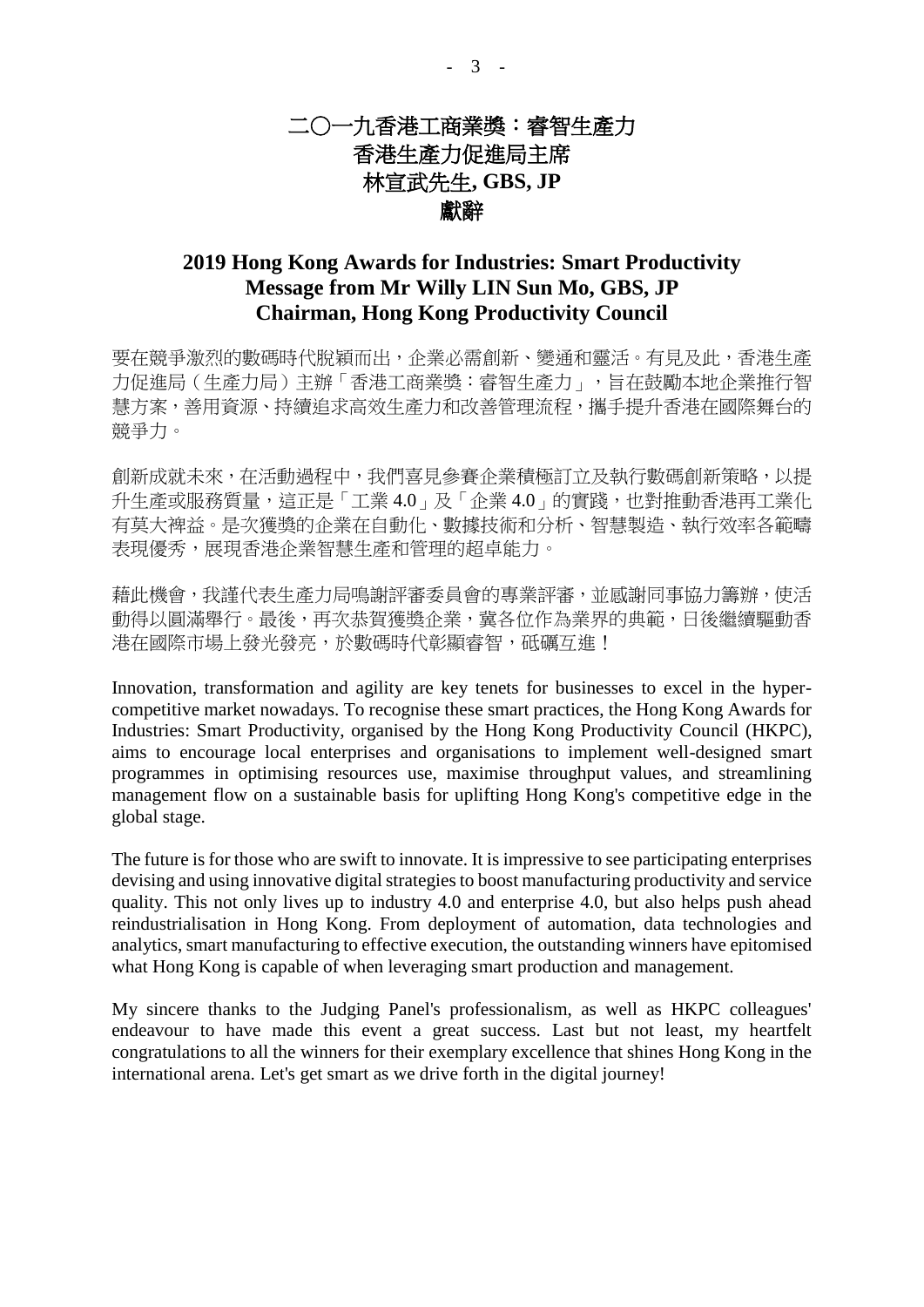「香港工商業獎:睿智生產力」旨在表揚能訂立優秀生產力提升計劃、成功切實執行, 並取得競爭優勢的香港公司或機構。公司或機構若能證明其生產力取得持續大幅提升, 即具獲獎資格。獎項的評審準則包含多方面因素,以評核參選者在創造價值及善用資源 兩方面所作的努力,及是否獲得相應的成果,令生產力不斷提升。

The Hong Kong Awards for Industries: Smart Productivity recognises Hong Kong companies or organisations that have attained a competitive advantage through well-planned and wellexecuted productivity programmes. Award winners have to demonstrate outstanding productivity improvement on a continual basis. The award criteria are not meant to be prescriptive. They are to be used to evaluate entrants' achievements in matching efforts in value creation and resources optimisation with continual improvement.

## 評審準則 **JUDGING CRITERIA**

#### **15%** 管理層的策略

管理高層如何推動提升生產力的項目以應對現今易變、不確定、複雜及模糊性高的商業 環境,及對這些項目持續運作的支持?

#### **30 %** 規劃與執行

管理團隊與運作團隊怎樣去計劃、推行、檢討及衡量這些提升生產力的項目,及回應推 行期間所面對環境上的轉變?在計劃及推行期間,怎樣去選取及應用最新科技和創新做 法以倍增預計的生產力提升效果?

#### **25%** 可量度的成就

這些提升生產力的項目所帶來可量度的成效,其具體數據是什麼?

#### **20 %** 企業的競爭力

這些提升生產力的項目怎樣在企業內創造價值、文化、改變與資源善用,以強化企業的 整體競爭力?

#### **10 %** 對行業的影響

這些提升生產力的項目怎樣在同儕中作出帶頭作用,甚而改變整個行業習慣,以實現提 升生產力?

#### **15% Management Strategy**

How does the senior management initiate the productivity improvement programmes to deal with today's VUCA (Volatility, Uncertainty, Complexity, Ambiguity) business environment, and support the running of the programmes on a continuous basis?

#### **30% Planning and Execution**

How do the management and operation teams plan, implement, review, and measure the productivity improvement programmes and respond to the changing business environment during the implementation stage? How do they select and adopt the latest technologies and innovative practices to increase the expected improvement results during the planning and implementation stage?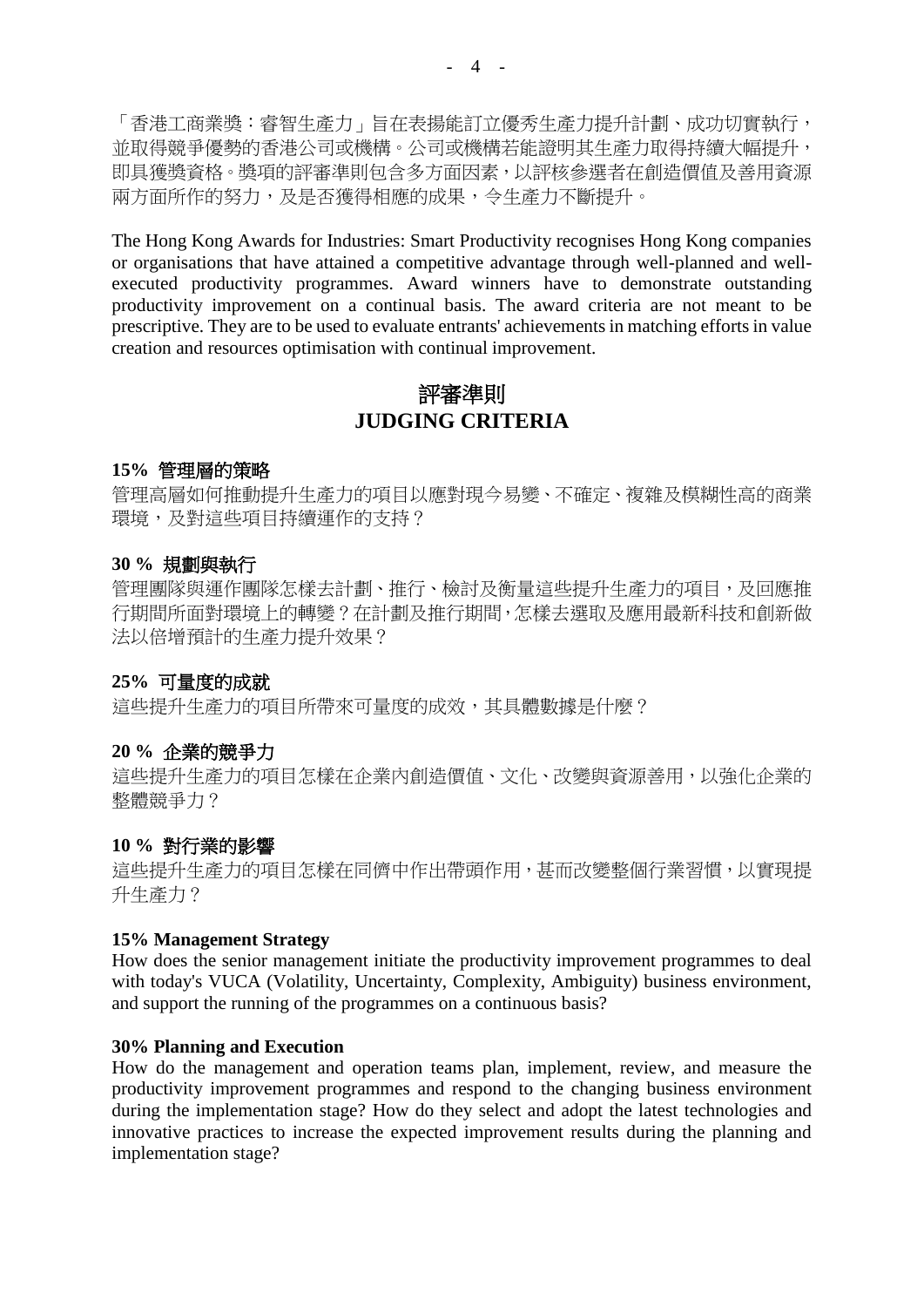#### **25% Measurable Achievements**

What are the measurable productivity achievements with the implementation of the productivity improvement programmes?

#### **20% Competitiveness Enhancement**

How do the productivity improvement programmes create value, culture, changes and resources optimisation in the company or organisation for enhancing its overall market competitiveness?

#### **10% Impact to the Industry**

How do the productivity improvement programmes set an example to other industry stakeholders or even transform the industry practices in realising productivity enhancement as a whole?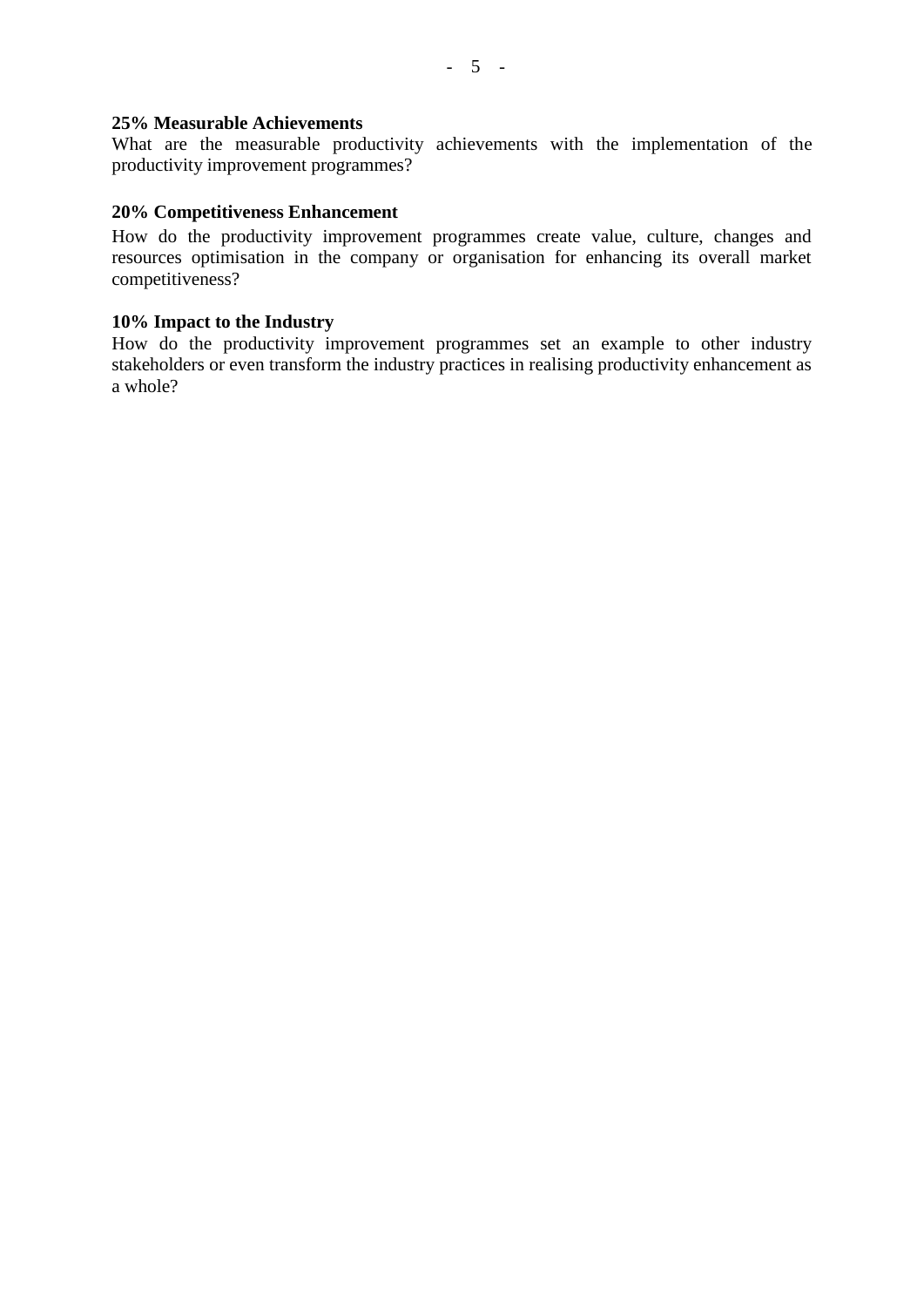## 二○一九香港工商業獎:睿智生產力大獎

**2019 Hong Kong Awards for Industries: Smart Productivity Grand Award**

新科實業有限公司 SAE Magnetics (Hong Kong) Limited

### 二○一九香港工商業獎:睿智生產力獎 **2019 Hong Kong Awards for Industries: Smart Productivity Award**

周大福珠寶集團有限公司 Chow Tai Fook Jewellery Group Limited

金邦達寶嘉控股有限公司 Goldpac Group Limited

裝修佬科技有限公司 HK DECOMAN TECHNOLOGY Limited

鴻利達塑膠製品有限公司 Hongrita Plastics Limited

健林裝飾材料有限公司 Kinland Decor Limited

### 二○一九香港工商業獎:睿智生產力優異證書 **2019 Hong Kong Awards for Industries: Smart Productivity Certificate of Merit**

星展銀行(香港)有限公司 DBS Bank (Hong Kong) Limited

和記電訊(香港)有限公司 Hutchison Telecommunications (Hong Kong) Limited

香港中華煤氣有限公司 The Hong Kong and China Gas Company Limited

匯聚科技有限公司 Time Interconnect Technology Limited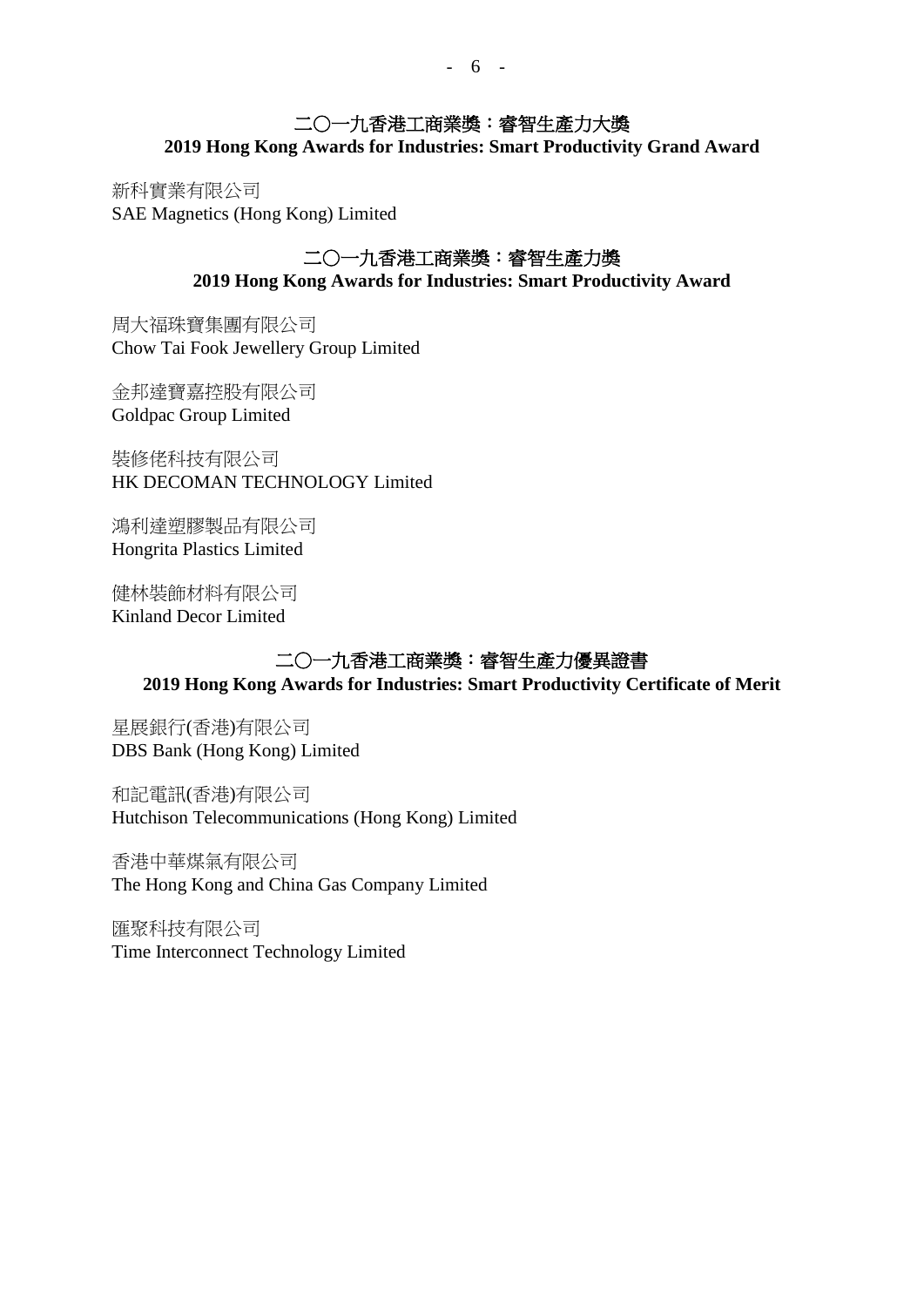## 二○一九香港工商業獎: 顧客服務、創意、睿智生產力、科技成就、升級轉型組別 最終評審委員會

## **2019 Hong Kong Awards for Industries: Customer Service, Innovation and Creativity, Smart Productivity, Technological Achievement and Upgrading and Transformation Final Judging Panel**

#### 于健安先生

香港總商會理事 **Mr Emil Yu** General Committee Member Hong Kong General Chamber of Commerce

#### 余麗姚女士

香港零售管理協會執行總監

**Ms Ruth Yu** Executive Director Hong Kong Retail Management Association

#### 郭位教授

最終評審委員會主席 香港城市大學校長

#### **Prof Way Kuo**

Chairman of the Final Judging Panel President, City University of Hong Kong

#### 徐建博士

香港科技園公司首席商務總監

**Dr. Claudia Xu** Chief Commercial Officer Hong Kong Science and Technology Parks Corporation

#### 畢堅文先生

香港生產力促進局總裁 **Mr Mohamed D. Butt** Executive Director Hong Kong Productivity Council

#### 冼雅恩先生

香港青年工業家協會當然顧問 **Mr Benedict Sin** Ex-officio Advisor Hong Kong Young Industrialists Council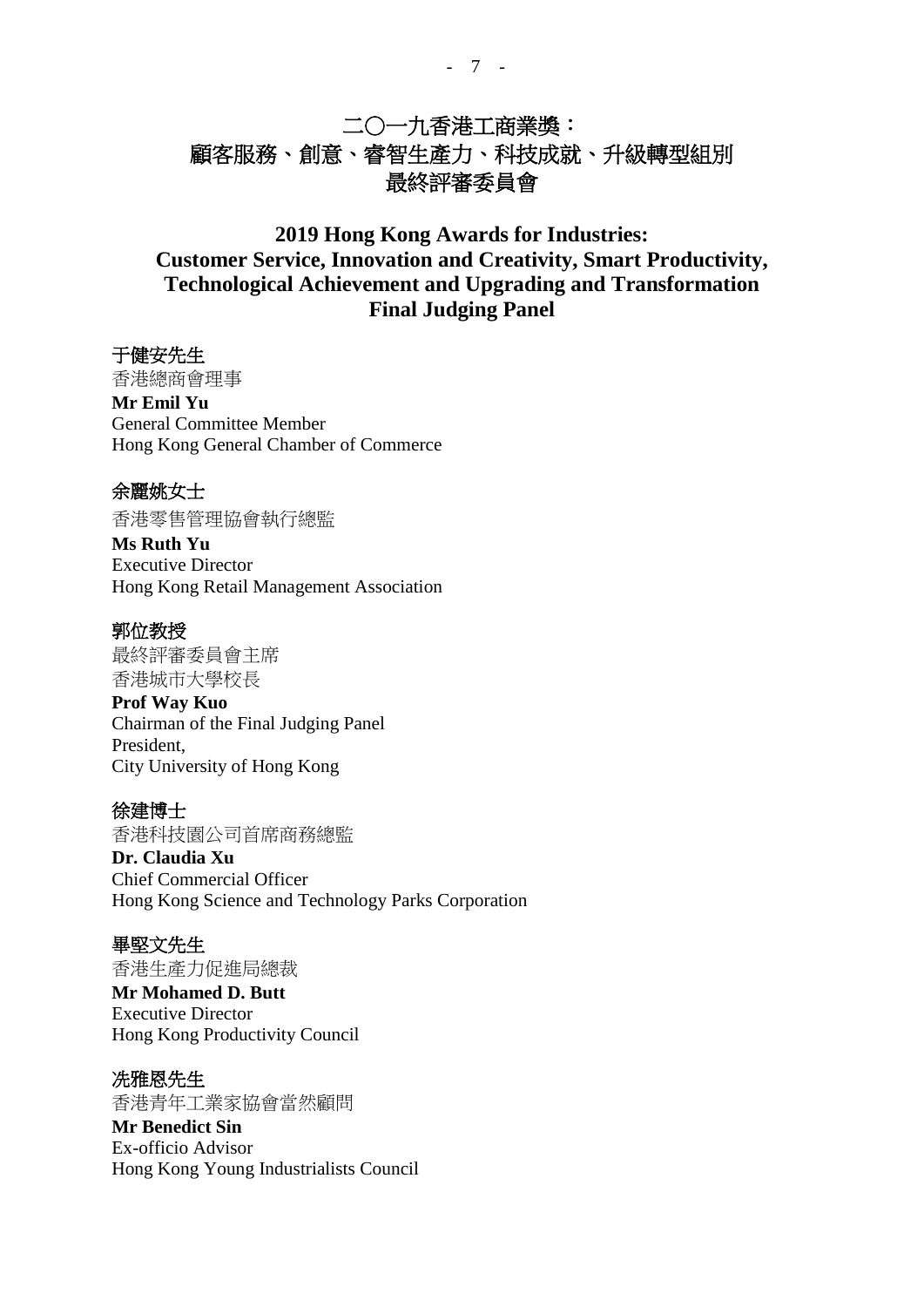# 二○一九香港工商業獎:睿智生產力組別評審委員會

**2019 Hong Kong Awards for Industries: Smart Productivity Judging Panel**

### 鄭希穎先生

香港數碼港管理有限公司營運總監

**Mr Howard Cheng** Chief Operating Officer Hong Kong Cyberport Management Company Limited

## 葉中賢博士

香港工業總會主席 **Dr Daniel Yip** Chairman Federation of Hong Kong Industries

### 畢堅文先生

香港生產力促進局總裁

**Mr Mohamed D. Butt** Executive Director Hong Kong Productivity Council

吳宏斌博士 香港中華廠商聯合會會長

**Dr Dennis Ng** President The Chinese Manufacturers' Association of Hong Kong

## 衛懿欣女士

工業貿易署助理署長 (工商業支援部) Ms Christine Wai Assistant Director-General (Industries Support) Trade and Industry Department

## 梁成琯博士

香港電腦學會副會長 **Dr Gabriel Leung** Vice President Hong Kong Computer Society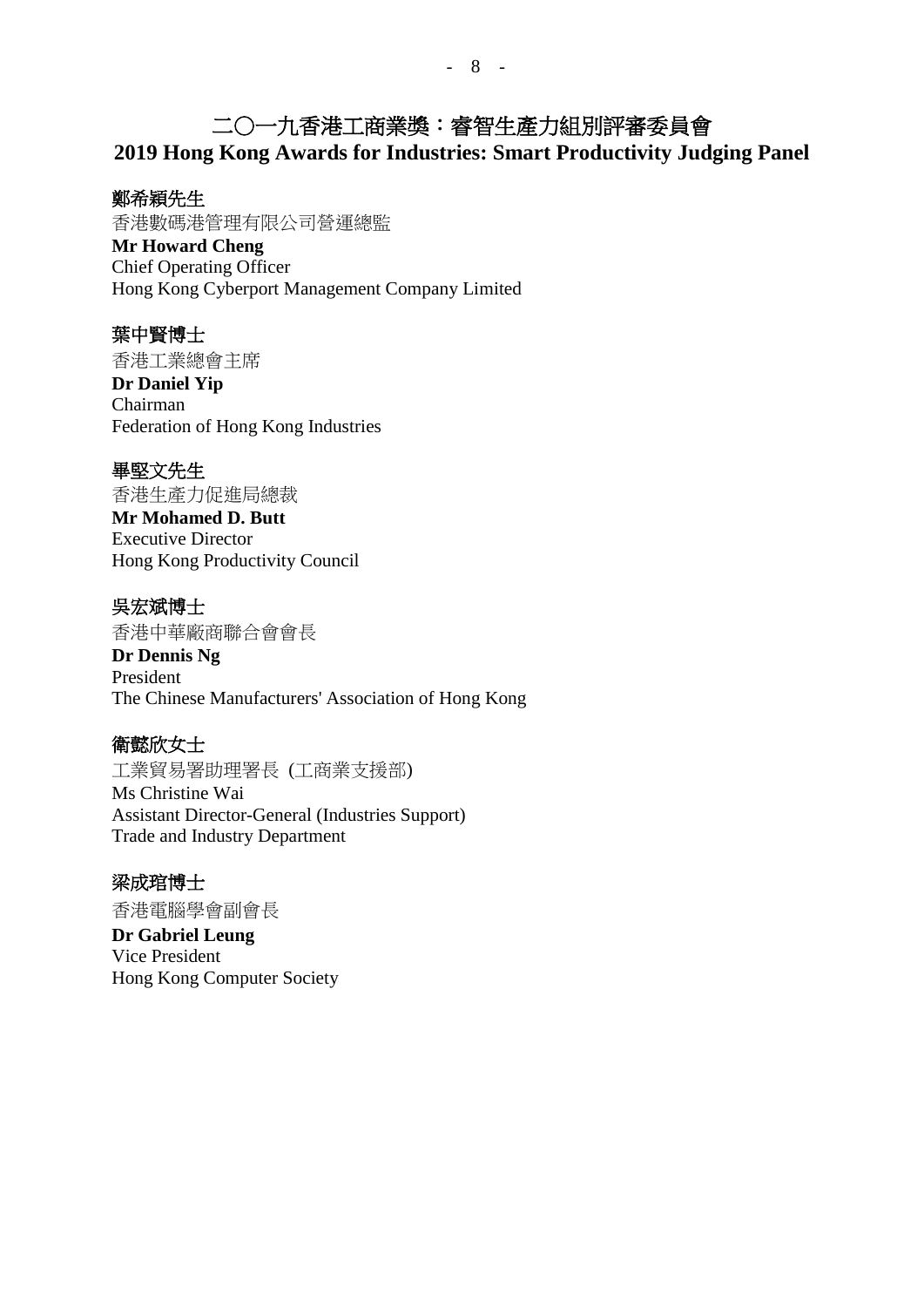## 二**○**一九香港工商業獎:睿智生產力組別評審員 **2019 Hong Kong Awards for Industries: Smart Productivity Assessor**

#### 李志雄先生

香港數碼分析協會主席 **Mr Edmund Lee** Chairman Hong Kong Digital Analytics Association

崔建昌先生 香港創新科技及製造業聯合總會常務副主席

**Mr Teddy Chui** Deputy Chairman Hong Kong Federation of Innovative Technologies and Manufacturing Industries

何蕭素嫻女士

項目管理專業協會(香港)上任會長

**Mrs Rossana Ho** Immediate Past President Project Management Institute Hong Kong Chapter

呂新榮博士 香港理工大學原副校長

**Ir Dr Lui Sun Wing** Former Vice-President Hong Kong Polytechnic University

梁牧群先生 香港中小型企業總商會副會長 **Mr Simon Leung** Vice President The Hong Kong General Chamber of Small and Medium Business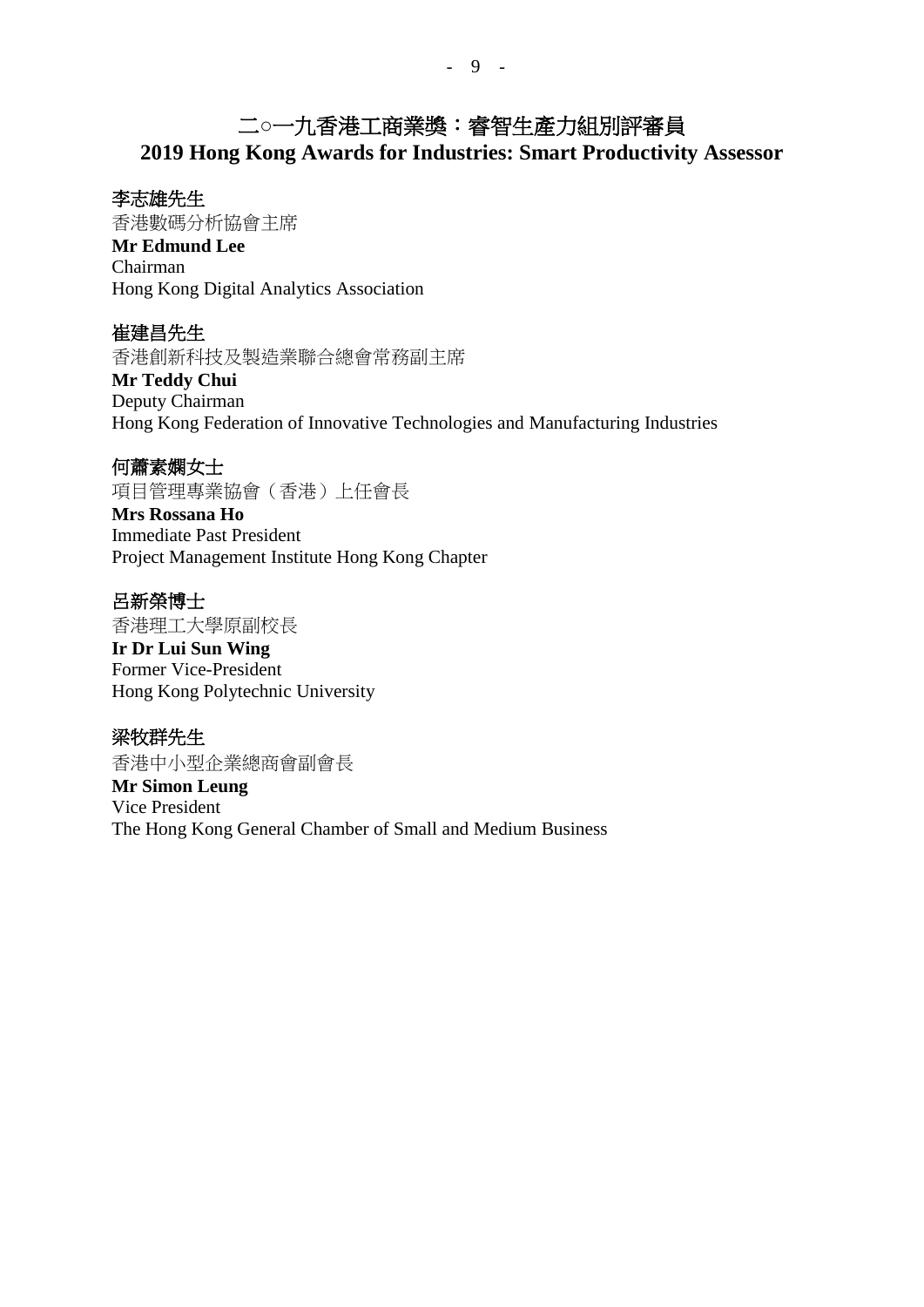#### $- 10 -$

## 二**○**一九香港工商業獎:睿智生產力大獎

**2019 Hong Kong Awards for Industries: Smart Productivity Grand Award**

### 新科實業有限公司 *SAE Magnetics (Hong Kong) Limited*

#### 業務範圍

新科實業有限公司於 1980 年在香港成立, 總部設在香港, 於 1986 年成為 TDK 全資子 公司。新科在全球各地擁有磁頭相關技術的研發團隊,研發領域包括磁性材料、晶圓設 計、生產製造、超精密製造技術等,現已發展成為全球領先的硬盤磁頭獨立製造商。

#### 項目介紹

#### 項目一:智能工廠

本項目目的是結合工業 4.0 概念,提升生產力、製造效率和產品品質。面對新挑戰,新 科加強不同工序部門間的合作,並每年舉行兩次跨部門會議。為了強化技術能力,新科 與本地頂尖研究機構簽訂合作協議。過程中研發多個創新科技,並成功地應用到新科各 個生產過程中。

在智能工廠建設上新科聚焦五大方面:

連接:在各生產線安裝了先進傳感器,並連接到公司網絡以實時監測和分析。

優化:通過實時分析,優化生產線物流和設備管理。

主動:產品質量預測、設備預防性維護,預先發現隱藏性問題。

敏捷:應用自主智能移動機器人,靈活穿梭,7 天 24 小時無間斷生產。

人工智能:利用人工智能,提升自動光學檢測的準確性和靈活性,在產品產量預報技術 方面也取得突破。

#### 項目二:製造執行系統

本項目目標是通過運用最新的大數據分析技術,升級現有製造執行系統(MES),大幅降 低生產成本,提高製造效率、產品品質和客戶滿意度。新科將數據轉移到新的 Hadoop 平台數據庫,並從晶圓至成品的生產過程中增加傳感器,以實時反饋各階段的設備狀況 及產品數據。基於這些數據和新平台,新科開展了多項工作流程數據分析,深入分析每 個工序的相應設備性能,提高了設備的運轉時間和技術員的產能分配。利用不同的回歸 模塊及神經網絡模塊,新科能更透徹理解上下游工序的關係, 並提升產品產量預測, 縮短失效分析的時間。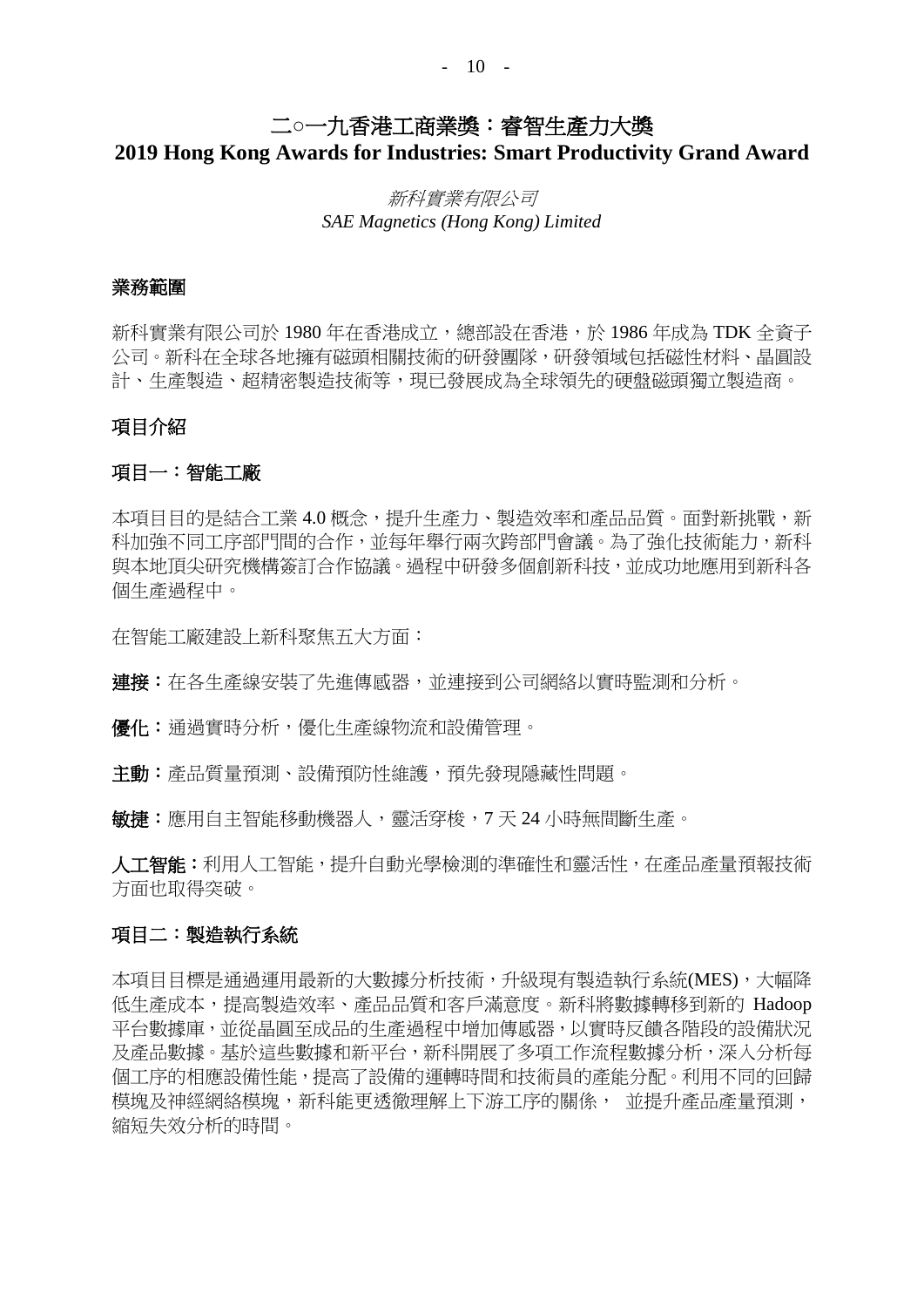在新數據平台上,新科開發了易於使用的圖形用戶界面,讓來自不同部門工序的工程師, 也能輕易地編寫流程分析,不受編程知識限制,大大提高工作效率。

#### **Business Nature**

SAE Magnetics was founded and headquartered in Hong Kong since 1980 and became a wholly-owned subsidiary of TDK Corporation in 1986. With its global technology teams in every aspects of magnetic recording heads including magnetic materials, wafer design/fabrication and ultra-precision manufacturing technologies, SAE has evolved to become the world's leading independent manufacturer of magnetic recording heads for hard disk drives.

#### **Project Brief**

#### **Project 1: Smart Factory**

The purpose of this project is to boost the productivity, manufacturing efficiency and quality by incorporating industry 4.0 concepts. This project involved multiple departments with different manufacturing processes. To monitor the development direction and progress, crossdepartment review meetings are held twice per year with top management's participation. Collaboration agreement had been signed with local institutes to strengthen our technical capabilities. Various ideas had been adopted from Industry 4.0 concepts and they resulted in numerous innovative technologies being implemented.

We focused on the following 5 main areas:

**Connected:** With most of the production lines network-connected and new sensors installed, all the real time status of the each process can be monitored.

**Optimised:** With the real time monitoring, each process's material flow and tact time can be adjusted to fulfill different requirements.

**Proactive:** From multi-stage sensor feedback and analysis, preventive maintenance can be achieved.

**Agile:** Autonomous mobile robots had been utilised to enable 7x24 workforce with minimal investment in factory layout and equipment upgrade.

**Artificial Intelligent:** AI had been adopted in different areas like, automatic optical inspection, product yield pre-alert with better accuracy and flexibility.

#### **Project 2: Manufacturing Execution System (MES)**

The goal of this project is to upgrade our existing MES system to enable the state-of-art technologies of big data analysis in order to improve our manufacturing efficiency and quality with a result of significant cost reduction and customer satisfaction.

To enable big data analysis capability we adopted Hadoop platform and migrated our data from traditional system to the new database. These data involve equipment sensors feedback as well as product's parameters covering almost every stage of manufacturing from wafer to endproduct.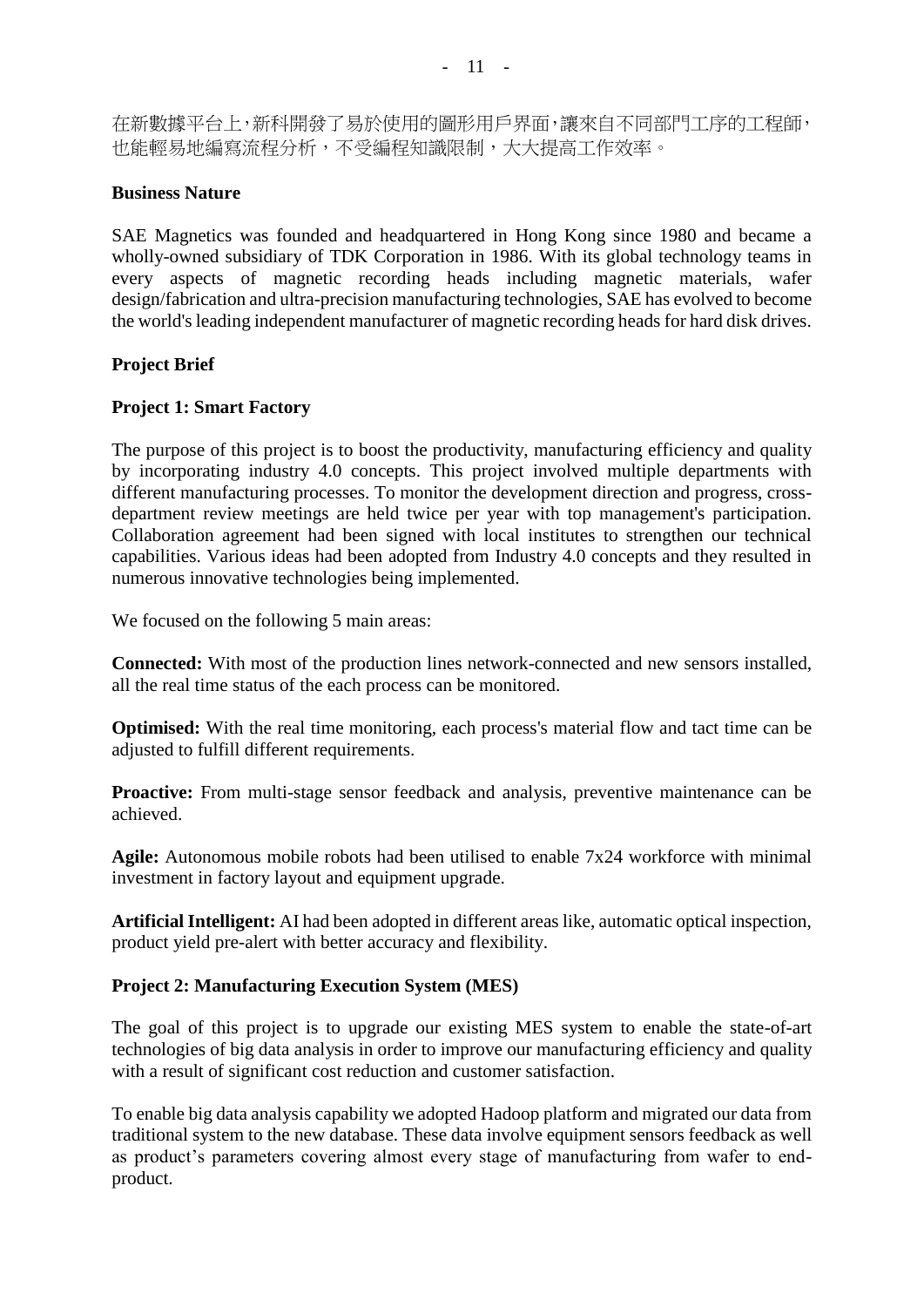With all these real-time data we further developed different work flows to analyse the performance of the corresponding equipment of each process. This improved our equipment uptime and technical workforce allocation. With all such data in different stage linked, we analysed the relationship between upstream and down stream process, and with different regression modules as well as proper neural networks employed, we improved our yield prediction and shortened leadtime for failure analysis and root cause identification. Based on the new database platform we also developed a user friendly graphical user interface such that process engineers of different team can design their own workflow for their analysis with minimum requirement of programming knowledge. This greatly improved our engineering efficiency.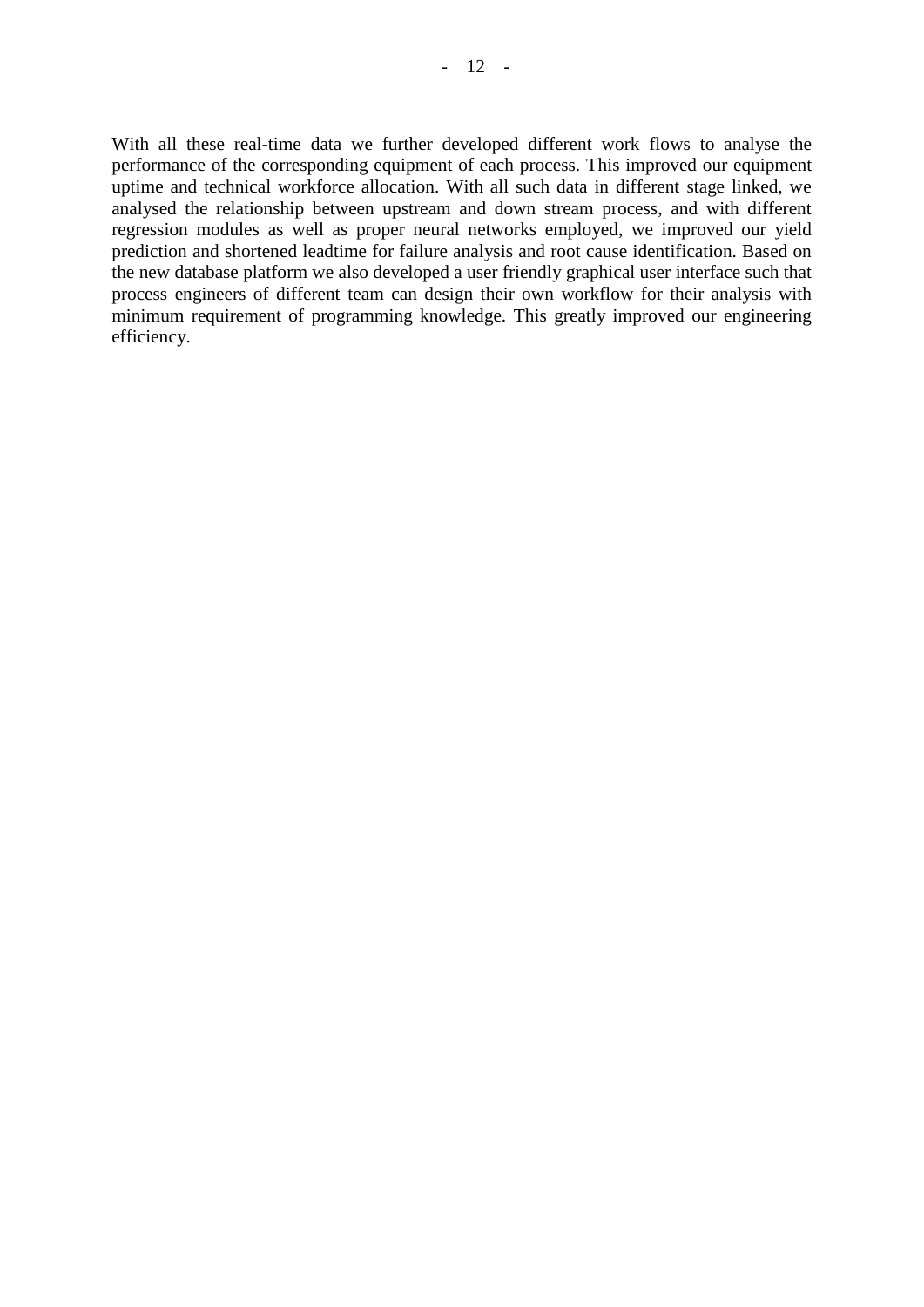#### - 13 -

## 二**○**一九香港工商業獎:睿智生產力獎 **2019 Hong Kong Awards for Industries: Smart Productivity Award**

### 周大福珠寶集團有限公司 *Chow Tai Fook Jewellery Group Limited*

#### 業務範圍

周大福創立於 1929 年,以產品設計、品質與價值聞名。集團擁有龐大的零售網絡,遍 及大中華、日本、韓國、東南亞與美國,並經營發展迅速的電子商務業務。

#### 項目介紹

#### 項目一:智造

集團自 2016年起正式推行「智造」生產策略,以工業 4.0 為發展理念,通過創新科技, 全面升級及改造整個生產運作流程。透過推行多個標準化、自動化、數據化及智能化的 改善項目,以提升效率及競爭力,並為顧客提供優越產品及消費體驗。

周大福引進及研發多個自動化設備並利用智能科技,將關鍵生產設備作出互聯。通過智 能監控系統,可在線監控設備的運作情況,並應用生產仿真系統預測未來生產表現,從 整體佈局、排產及資源調度上作出優化,發揮最大生產效能。

「智造」生產策略亦為周大福實現了 C2M 線上珠寶訂制的嶄新業務模式,透過一系列 高度自動化及智能互聯的生產設備,可達至 24 小時內快速完成制作。

#### 項目二:區塊鏈鑽石鑒定證書

周大福與美國寶石研究院 GIA 合作研發的區塊鏈數碼鑽石鑒定證書項目,以區塊鏈數 碼技術改革珠寶行業傳統的紙質版鑒定證書模式。

作為行業首間應用區塊鏈技術為消費者提供安全的數碼鑽石證書,周大福以數據安全為 基礎,並優化顧客體驗,能以最便捷、簡易方式獲取如 4C、形狀和切割風格等鑽石鑒 定資料。周大福運用區塊鏈技術將鑽石鑒定訊息寫入周大福和 GIA 共享的分佈式賬本 系統,確保鑽石訊息的永久保存及不可篡改,顧客可辨認鑽石及其真實性。作為全球首 個區塊鏈數碼鑽石鑒定證書產品,此突破性應用不僅為業內奠定新標準,更優化顧客體 驗、增強顧客對品牌的信心。

#### **Business Nature**

Founded in 1929, the Group's iconic brand "CHOW TAI FOOK" is widely recognised for its trustworthiness and authenticity. With an extensive retail network in Greater China, Japan, Korea, Southeast Asia and the United States, and a fast-growing e-commerce business.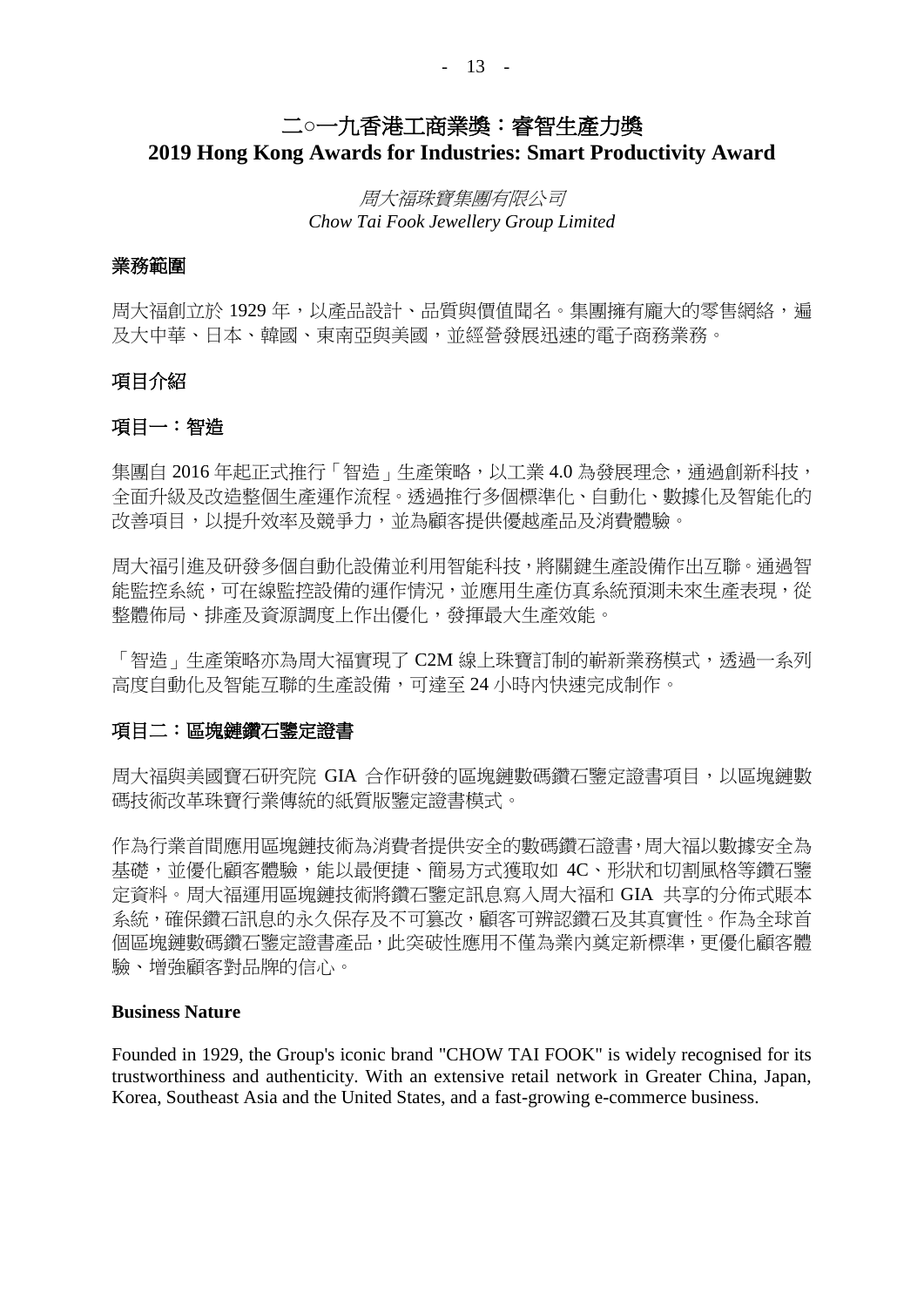#### **Project Brief**

#### **Project 1: Smart Production**

In late 2016, the Group launched a long-term strategic project "Smart Production". By leveraging the technical framework of Industrial 4.0 and entire production process is transformed. Through the implementation of various Standardisation, Automation, Digitalisation and Intelligentisation initiatives, in order to enhance efficiency, competitiveness and offer excellence product and unique experience for customers.

Chow Tai Fook introduced and developed various automation facilities and interconnected key production facilities with intelligent technology. Our Smart Control System enable operation progress monitoring online. Furthermore, Plant Simulation System was applied to estimate production capacity to improve resource allocation and production efficiency.

Moreover, "Smart Production" strategy enables Chow Tai Fook to move forward and implement a new business model - C2M Online Jewellery Customisation. Through a series of highly automated and smart interconnected production equipment, customised order can be completed within 24 hours, in order to enhance consumer experience.

#### **Project 2: T MARK x GIA Digital Diamond Grading Report**

The blockchain Digital Diamond Grading Report Project, co-developed by Chow Tai Fook and the Gemological Institute of America, reforms the traditional paper-based reporting model of the jewellery industry through blockchain technology.

As an industry first on application of blockchain technology to deliver secured digital diamond grading reports to consumers, Chow Tai Fook ensures a stringent data security and delights our customer. Customers can easily access diamond's grading information which includes the 4Cs, shape and cutting style at their fingertips.

We use blockchain technology to record diamond grading information in the distributed ledger system that shared by CTF and GIA. By using this permanent and immutable blockchain technology, customer can identify the diamond and retrieve its authentication.

As an industry pioneer, this digital revolution not only sets a benchmark of excellence in the jewellery industry in technology and innovation but also optimises customer experience and wins their trust.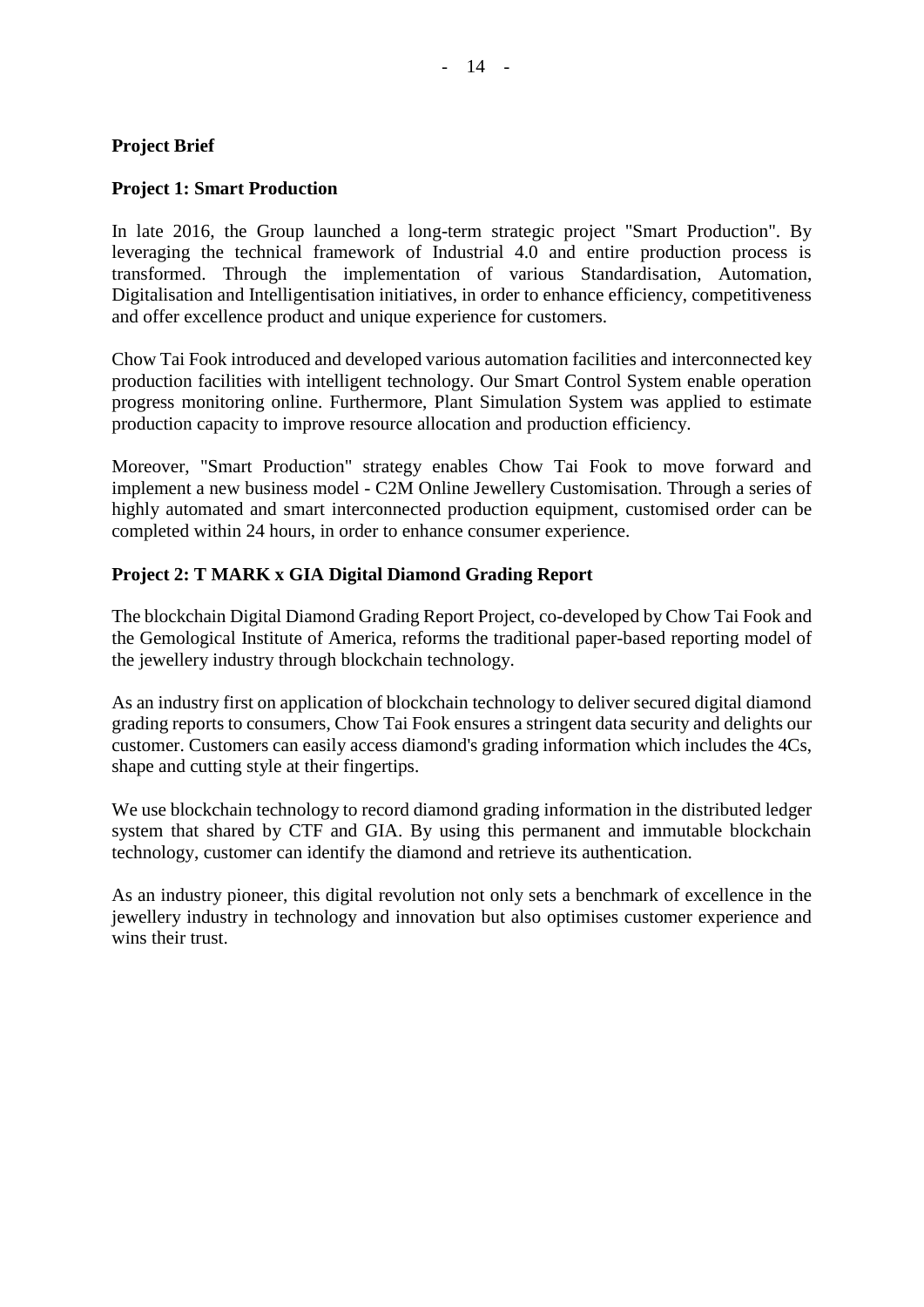## 二**○**一九香港工商業獎:睿智生產力獎 **2019 Hong Kong Awards for Industries: Smart Productivity Award**

金邦達寶嘉控股有限公司 *Goldpac Group Limited*

#### 業務範圍

金邦達寶嘉控股有限公司(下稱金邦達)致力於運用創新技術為銀行等金融機構提升能 力,協助機構業務成長,並為金融、政府、衛生、交通、零售等廣泛領域客戶提供智能 安全支付領域的嵌入式軟件、安全支付產品和智能金融自助設備等金融科技整體解決方 案。

#### 項目介紹

#### 項目一:金融 **IC** 卡個人化數據處理高效安全提升項目

把握工業 4.0 轉型機遇,金邦達通過精益化、信息化、智能化進一步強化運營優勢。公 司自 2015 年已有意從效率及安全性上提升數據處理能力,並建立了金融 IC 卡個人化數 據處理高效安全提升項目。通過分散式運算系統及設備整合,建立了快速處理海量數據 能力,年數據處理量超過 2.5 億條,處理效率提升 30%;在數據加密、中央後台處理、 無人工干預等安全表現均得到顯著提升;而客戶數據分析、檢查、匹配,以至格式轉換 等流程已能自動完成。項目有效提升公司的高效安全保障服務能力,鞏固了金邦達在行 業的領導者地位。

#### 項目二:金融 **IC** 卡產品全面數字化管控提升項目

為滿足市場對大規模定制訂單的需交,金邦達通過本項目提升產品全生命周期的信息集 成能力,實現訂單快速交付。通過改造關鍵設備及完善自動程式設計,金邦達建立了優 良的數碼化基礎架構,並推動了運營精細化管理。同時對現有運營設施進行增添、改造 和升級,以達到產能提升及成本降低的效果。經過系統化及數碼化整合後,金邦達在營 運的靈活性、柔性和精準性均進一步得到提升。金邦達也建立了智能製造信息化、數據 化及自動化平台,完成 MES、PLM、ERP 等關連系統的一體化管理,開創了 IC 卡智浩 新方向,有效提升營運效率、縮短交期、降低成本和提高產量,深化企業核心競爭力。

#### **Business Nature**

Goldpac Group Limited ("Goldpac") empowers the business growth of banks and financial institutions with innovative technologies. Goldpac is specialised in embedded software, secure payment products, and A.I. financial self-service kiosks for global customers from a wide business range including finance, government, healthcare, transportation, and retails.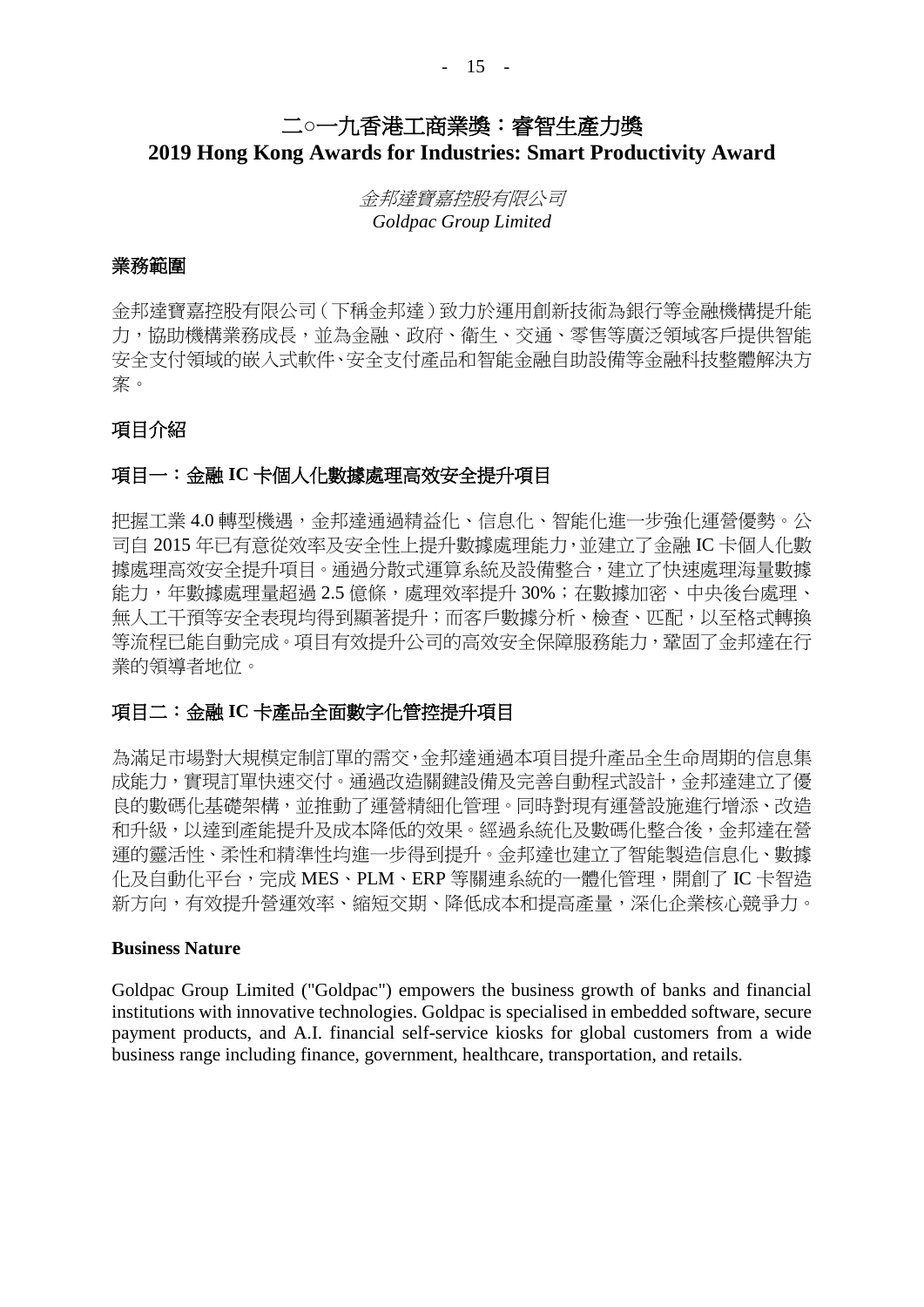### **Project Brief**

#### **Project 1: Efficiency Improvement for Financial IC Card Data Processing and Security**

In order to seize the opportunity of transformation in Industry 4.0, Goldpac has further strengthened its operational advantages through lean manufacturing and intelligent digital manufacturing. Goldpac has started to implement the project of Efficiency Improvement for Financial IC Card Data Processing and Security with the aim of upgrading the ability of highefficiency and security since 2015. Through distributed computing technology and equipment integration, Goldpac can achieve rapid processing of massive data, annual data processing volume amounted to 250 million, with an increase of 30% in overall efficiency. Data encryption, centralised background processing, manual-free intervention level, and security level have also been upgraded. Furthermore, the whole processes for client data analysis, verification and validation, data format conversion can be automatically accomplished. Goldpac's service abilities was enhanced with higher efficiency and security guarantee as well as consolidation of its leading position in the industry.

#### **Project 2: Digital Control Enhancement Project of Financial IC Card Products**

In response to the market demand for mass customisation orders, the project has improved the product life cycle information integration capabilities, and achieved a rapid order delivery. Through the transformation of key equipments and improvement of automatic programming, Goldpac has constructed an effective digital infrastructure, which has been implemented through refined operational management structure. At the same time, adding, renovating and upgrading of operational facilities have further enhanced the capacity and reduced the cost of products. Moreover, the integration of operation, systematisation, and digitisation have enhanced the flexibility of operation. By establishing intelligent digital manufacturing platforms and automated execution platforms, which centralises deployment and operation management integration of MES/PLM/ERP and other related systems, Goldpac has opened up new opportunities in intelligent production and strengthened its core competitiveness by enhancing operational efficiency, shortening delivery time, reducing costs, and improving quality.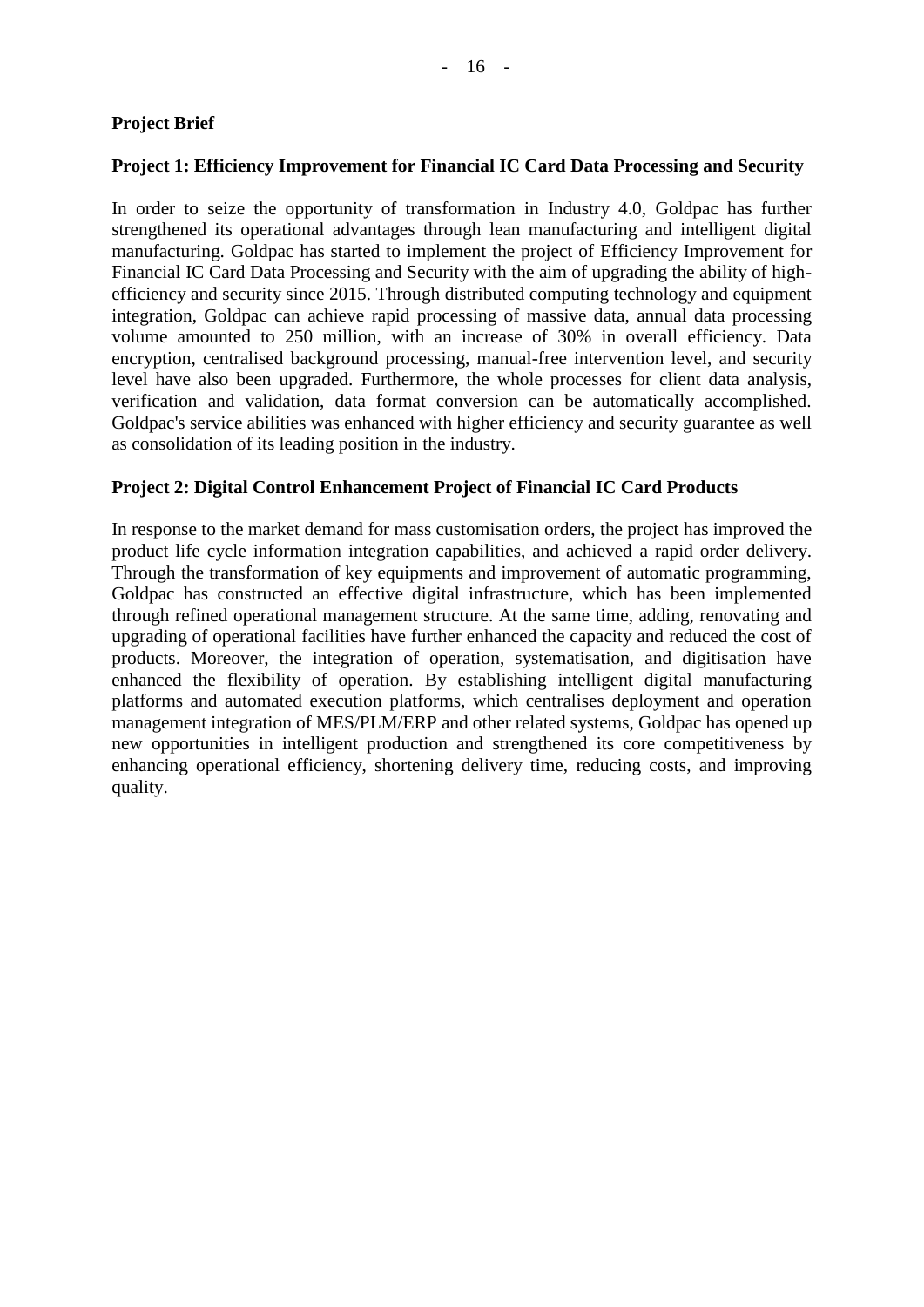## 二**○**一九香港工商業獎:睿智生產力獎 **2019 Hong Kong Awards for Industries: Smart Productivity Award**

### 裝修佬科技有限公司 *HK DECOMAN TECHNOLOGY Limited*

#### 業務範圍

「裝修佬」是一個 O2O 裝修生態系統。透過裝修配對、線上建材商城、裝修教育課程、 內容幾項主要業務,為戶主帶來一站式裝修服務體驗。而這幾項業務環環相扣下亦產生 協同效應。

#### 項目介紹

#### 項目一:智能配對系統

通過其一站式裝修服務,裝修佬已累積超過一萬宗裝修工程數據,並藉這龐大的資料庫 建立智能配對系統,取代現時依賴人手而且主觀的配對方法。系統會根據戶主需求及裝 修公司特質進行演算及配對。裝修戶主只需填寫一份電子問卷及一次電話訪問,再經平 台研發的演算,結合裝修公司的參數(包括公司背景、經驗、往績等),找出最符合戶 主需求的三間裝修公司。

透過智能配對平台,戶主等待配對結果的時間由五天減至兩天,大幅縮短了等候時間達 六成。曾使用服務的戶主也表示,對比自行盲目地逐一比較,智能配對系統提供了莫 大的便利和優勢,工程成本也只錯配風險減低而得到下降。

#### 項目二:自動化存貨系統

為了讓公司在存貨管理上更透明及準確,裝修佬引入了一站式自動存貨系統,藉此提升 效率及競爭力。系統有效減少員工在點算、回覆查詢、與供應商溝通的時間,其低存貨 警報功能, 更確保貨品有穩定供應,有助提高客戶滿意水平。系統更能連結不同銷售 點,包括網上商城、實體陳列室及自動售賣機,協助裝修佬的管理人員預測市場、計劃 推廣方案及評估盈利。

作為裝修行業的先驅,裝修佬針對行業傳統機制不足,以科技引領行業,建立行業新習 慣,樹立裝修服務的專業新形象。

#### **Business Nature**

HKDECOMAN is a one-stop O2O renovation platform, creates an ecosystem in which home owners, renovation companies and material suppliers can synergize, in turn bringing huge traction, traffic, and multiple revenue streams that sustain our advantage and solidify our business model.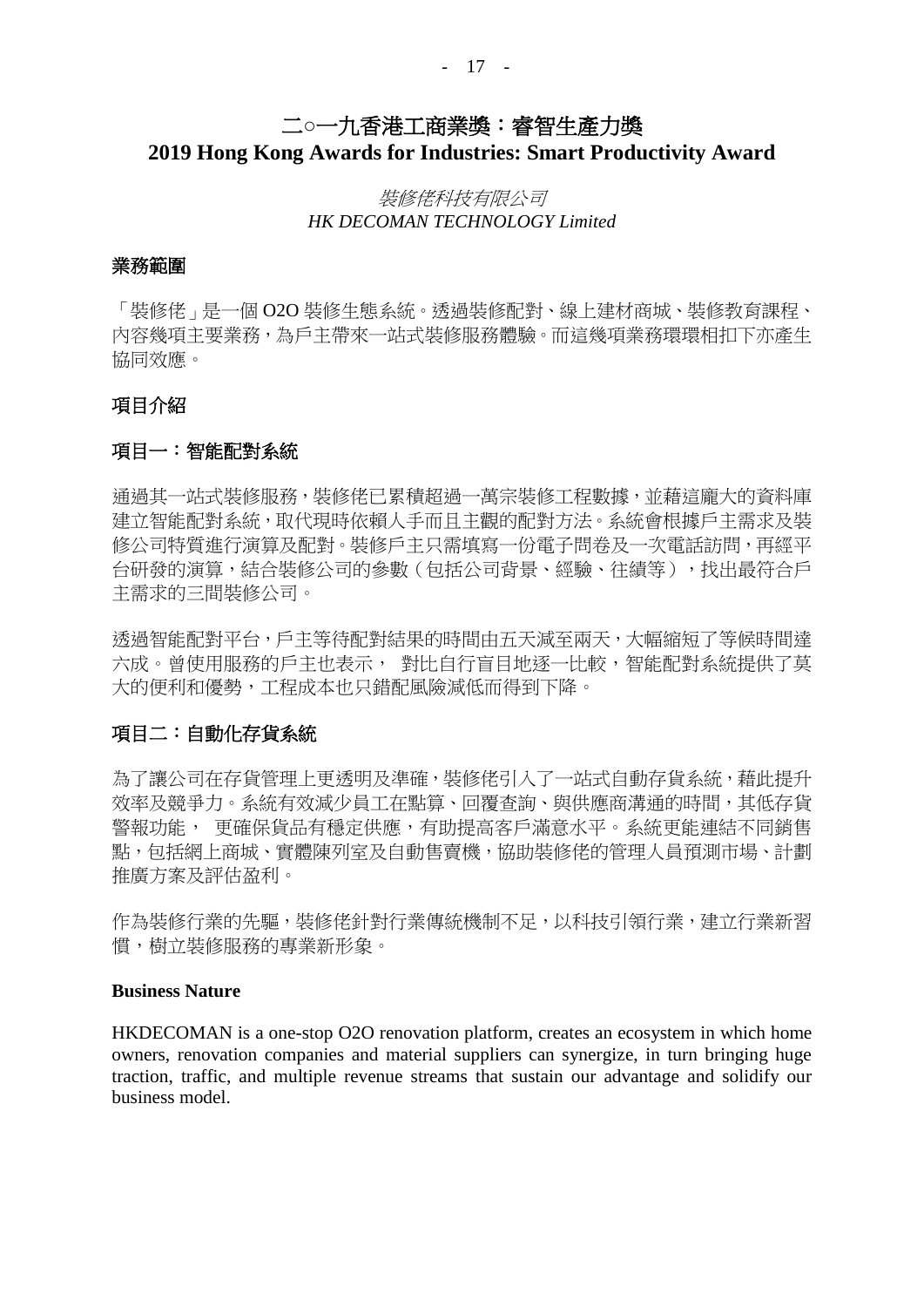#### **Project Brief**

#### **Project 1: Smart Matching System**

HKDECOMAN has analysed over ten thousand renovation projects completed, and distilled the information to a substantial data bank. HKDECOMAN has developed a smart matching system to replace the original manual matching process, aiming at speeding up the process, decreasing the labor cost as well as enhancing the accuracy of matching.

The system is combined of 2 major parts, Data (client side and supplier side) & The Algorithm.

The system will collect clients' data by asking them to fill a comprehensive questionnaire and follow up by a phone interview. Afterwards, the system will process the data and generate a report. For the supplier (Design & Renovation companies) side, each of them contains tons of tag including their background information, strength, experience, feedback from clients, etc. The Algorithm designed by HKDECOMAN team will then match each side's related parameters and come up with the most suitable result.

In terms of staff efficiency, the original duration for matching has shortened by 60%, from 5 days to 2 days. For client side, customer feedback has been positive and most of them agree that it's much more convenient to find the most suitable service provider via us than randomly seeking on the street or internet. For design & decoration companies, it's reported that the cost of project assigned by us is much lower than other sources, because we can always find the best fit clients for them. Thus, lower cost.

#### **Project 2: Auto Inventory System**

In order to improve the accuracy, transparency, efficiency and competitiveness, HKDECOMAN team has decided to implement an ALL in ONE Automated Inventory system.

The system has greatly shortened the time spent of related staff, in terms of stock taking, answering customer inquiry and communication cost with suppliers. Besides, the product shortage alert enables timeliness of stock refilling which enables us to enforce the stability of daily operation, thus the customer satisfaction level. Moreover, sophisticated report can help the management to predict and plan for marketing initiatives and revenue projection. Last but not least, the system helps to link up the data in 3 different sales scene, online shopping mall, show room and the vending machine. All the above has recognised the achievements of the Auto Inventory System.

As the market leader, HKDECOMAN's successful attempt to bring technology to the scene in fact secure the company's role in leading the industry. It effects to change the working mechanism and habits that require improvement and revision.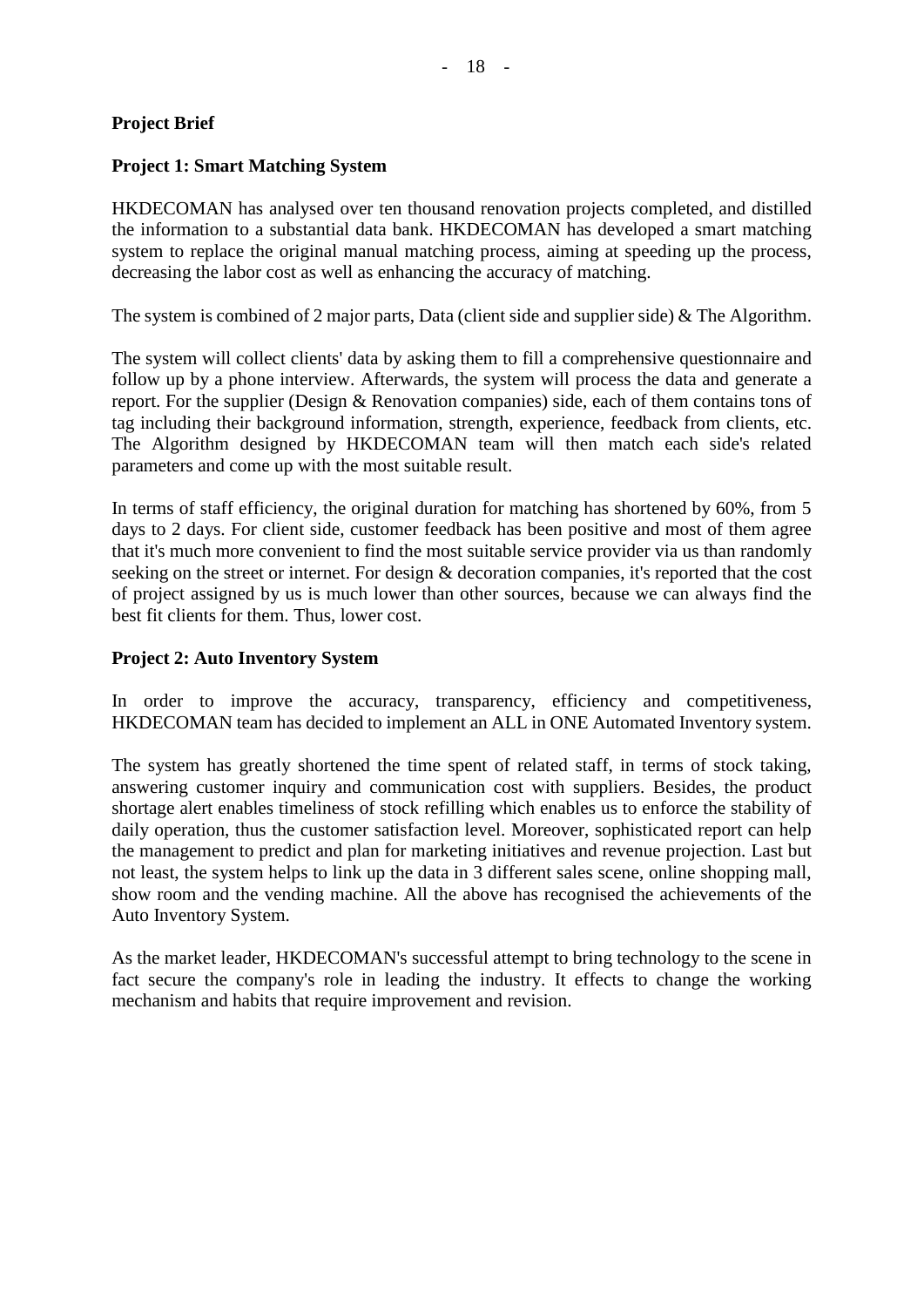## 二**○**一九香港工商業獎:睿智生產力獎 **2019 Hong Kong Awards for Industries: Smart Productivity Award**

鴻利達塑膠製品有限公司 *Hongrita Plastics Limited*

#### 業務範圍

鴻利達於 1988年在香港成立,專注於塑膠和液態矽膠(LSR)模具的設計、製造及精密組 件的成型和加工。自主研發的多物料、LSR 技術領先業界,服務領域涵蓋健康護理、汽 車及工業、消費及智能產品。

#### 項目介紹

#### 項目一:健康品杯蓋改善項目

項目是通過鴻利達的專利技術,改善杯蓋生產,節省人力及提升效率。在開發階段,鴻 利達改良了客戶產品的原有設計,並首創充磁技術,以磁力固定取代複雜的塑膠件,令 產品做到無縫隙、免安裝、操作簡單的要求。如期量產後更進一步改善工藝,包括採用 模內磁片鑲件成型及推芯轉自動化模具、雙物料及自動磁片鑲件一體化成型工藝、自動 充磁除塵線、線後即時裝配及包裝等。對比客戶原有設計及生產設置,項目成功節省人 力達 59%,產能提升超過 30%。

#### 項目二:呼吸機連接頭改善項目

針對改善前的呼吸機連接頭採用傳統鑲件成型技術(自粘性矽膠+PC),造成材料成本高 (自粘性矽膠成本是普通矽膠成本的 3倍)、成型周期長、生產粘模等問題,鴻利達採用 熱塑性及熱固性雙物料成型技術,生產自粘性矽膠及 PC 連接件,並以普通矽膠管代替 自粘性矽膠管,解決塑膠與矽膠連接問題。另外也利用了推芯轉技術、冷熱流道系統、 熱塑性及熱固性雙物料模具,改善整體生產工序,令產品原材料成本節省 55%以上,有 效縮短生產周期。鴻利達為了突破模塑行業的技術和工藝同質化,在核心技術上積極研 發,形成以"專業、創新和精益"的生產力提升策略,並獲得多項專利認證。以專利技術 應用的 OPM 模式(Original Patent Manufacturing),增強了鴻利達的市場競爭力,落實"以 創新及專業的模塑方案成就更佳產品"的使命。

#### **Business Nature**

Since 1988, Hongrita keeps pursuing multi-component and liquid silicone rubber (LSR) tooling and molding technological excellence. This has enabled Hongrita to provide plastic/LSR manufacturing solutions for various industries including medical, healthcare, consumer electronics and automotive etc.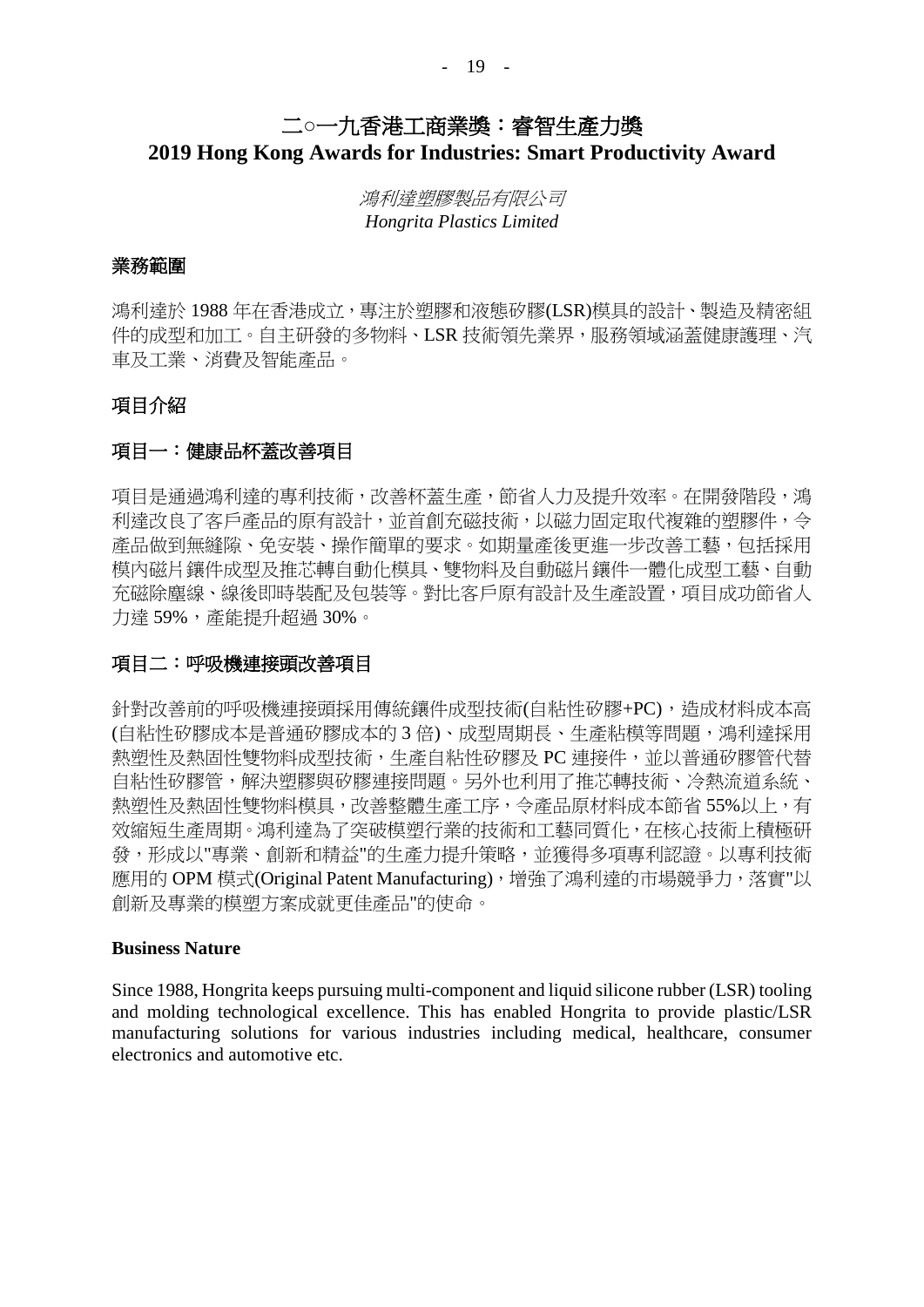### **Project Brief**

### **Project 1: Slider Lid Improvement**

The project objective is to achieve higher efficiency and cost-effectiveness. A new process was designed by applying innovative tooling & molding technologies and self-developed automatic production line.

With Hongrita's multi-components injection molding technology, we replaced the slider rails and hooks with magnetic fastening mechanism. This design could only be achieved by patented multi-components injection molding technology. Therefore, we designed a gapless, assembly free and easy cleaning slider lid which was the first design in the market.

After the first production mold, we further enhanced the mold design for components vacuum placing technique to simplify the magnet insertion process with better performance in accuracy and efficiency. This was a process innovation in the market. We developed the full automated assembly line integrating the magnetisation, measurement, assembly, cleaning and inspection.

Upon the completion of the project, labor cost was reduced by 59%, and capacity was increased more than 30%.

### **Project 2: Respiratory Mask Bond Ring Improvement**

The project objective is to reduce material cost by applying patented technologies and innovative process.

Before the improvement, the product was made by a traditional plastic parts insertion molding process. ("Self-bonding" silicone+ PC) However, the material cost was 300% higher than normal silicone and difficult to handle during the molding process.

A new component was designed to reduce the use of expensive self-bonding LSR. Because LSR can be joined with LSR regardless the self-bonding characteristic. We decided to make a bond ring with minimum self-bonding LSR layer on the plastic. We managed to mold thermoset material and thermoplastic in one process and made a multi-component bond ring with LSR and PC. Finally, we molded the LSR tube by normal material on this special bond ring that achieved the cost saving and process enhancement. Since the LSR layer on the plastic ring was thin and this was a high precision component for medical devices, no any other traditional insertion molding process could be done but multi-component molding technology.

The project has successfully reduced 55% material cost and shorten the cycle time.

"Make the products better with innovative and professional mold & plastic solutions." is Hongrita's Mission. Over the years, for breaking through technological homogenisation in plastic tooling and molding industries, Hongrita strives for higher productivity through Professional, Innovative and Lean technologies, and has been successfully awarded patents. Hongrita has gained significant advantages by providing Original Patent Manufacturing service to the market.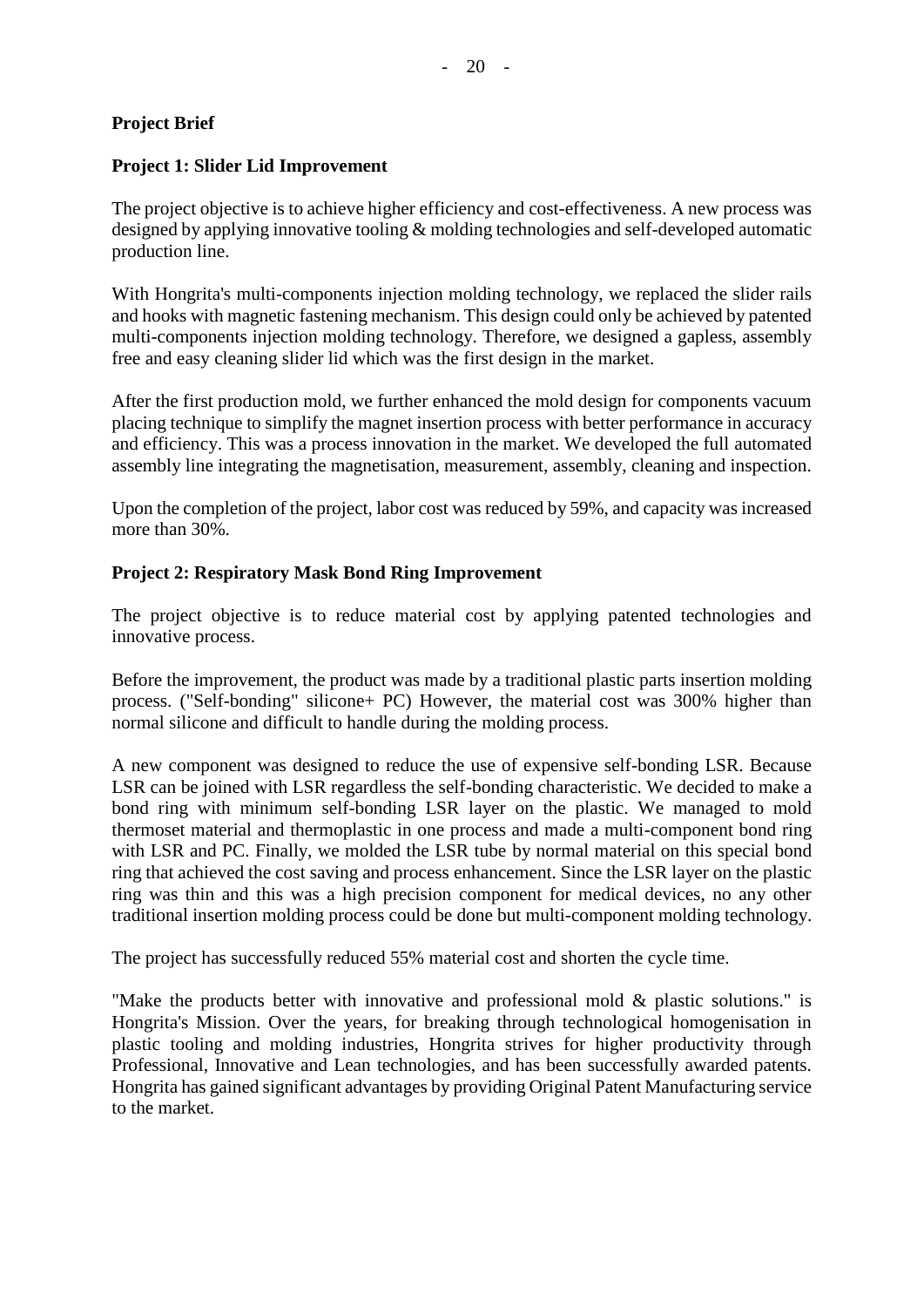## 二**○**一九香港工商業獎:睿智生產力獎 **2019 Hong Kong Awards for Industries: Smart Productivity Award**

健林裝飾材料有限公司 *Kinland Decor Limited*

#### 業務範圍

健林裝飾材料有限公司為從事酒店、商界和住宅業的機構供應先進的室內裝飾材料。公 司於1996年成立,除了為業界提供各式各樣的材料,還開發了的多款別具創意的產品, 更屢獲國際殊榮。

### 項目介紹

### 項目一:**Art Panel** 開發及生產

ARTPANEL 品牌的目標是活化傳統文化工藝與藝術,融合現代多功能材料,設計一系 列創新的牆壁裝飾產品,從而保留古老的手工藝技能。憑藉不斷嘗試、努力不懈的企業 家精神,健林成功開發 ARTPANEL 系列產品,把文化工藝與藝術融為一體,為室內牆 壁裝飾市場創造新商機。ARTPANEL 品牌以質素見稱,日漸廣為人知,旗下的產品更 獲世界各地高尚住宅和豪華酒店廣泛採用。

### 項目二:「**Smart QC**」

為使營運更高效及更具成本效益,健林自行開發了一套線上和線下操作的品質控制系統 「Smart QC」。Smart QC 不僅提高整體製造效率,更大大提升公司內部及外部的品質 管理和客戶信心。雖然開發及推行質量控制系統需要投放額外的時間和金錢,但對公司 和客戶帶來深遠的長期利益。

#### **Business Nature**

Kinland Decor supplies advanced interior decorative materials to organisations in the hospitality, commercial and residential sectors, among others. Founded in 1996, the company has an extensive materials collection and has won several international awards for the innovation and creativity of its products.

#### **Project Brief**

#### **Project 1: Development of Art Panel**

Objective of ARTPANEL is preserving ancient craftsmanship skills by blending traditional know-how with modern product innovation in art, fashion and interiors. Through numerous trials and efforts and with its exemplary entrepreneurial spirit, KINLAND has successfully developed the ARTPANEL line of products. ARTPANEL has become increasingly recognised as a quality brand and its products are widely used in upmarket homes and luxury hotels globally.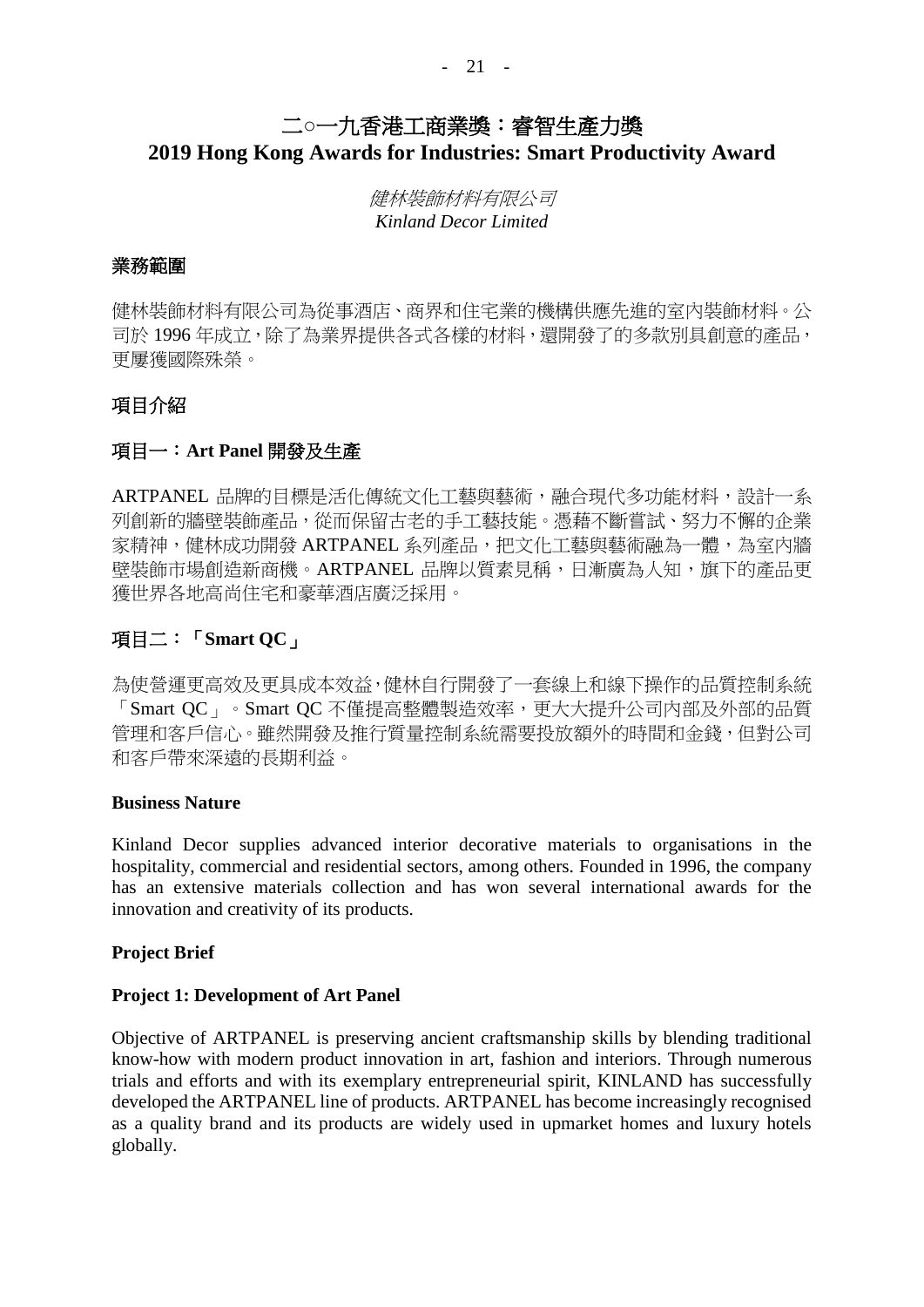#### **Project 2: "Smart QC"**

An increasingly successful and popular method of achieving operations more efficient and cost effective, KINLAND has developed a online-to-offline Quality Control System named "Smart QC". Smart QC not only improve overall manufacturing efficiency but also greatly enhances status and customer confidence. Installing a Quality Control System represents a considerate investment in both time and money. However, the long-term benefits to the organisation and the customers can be enormous.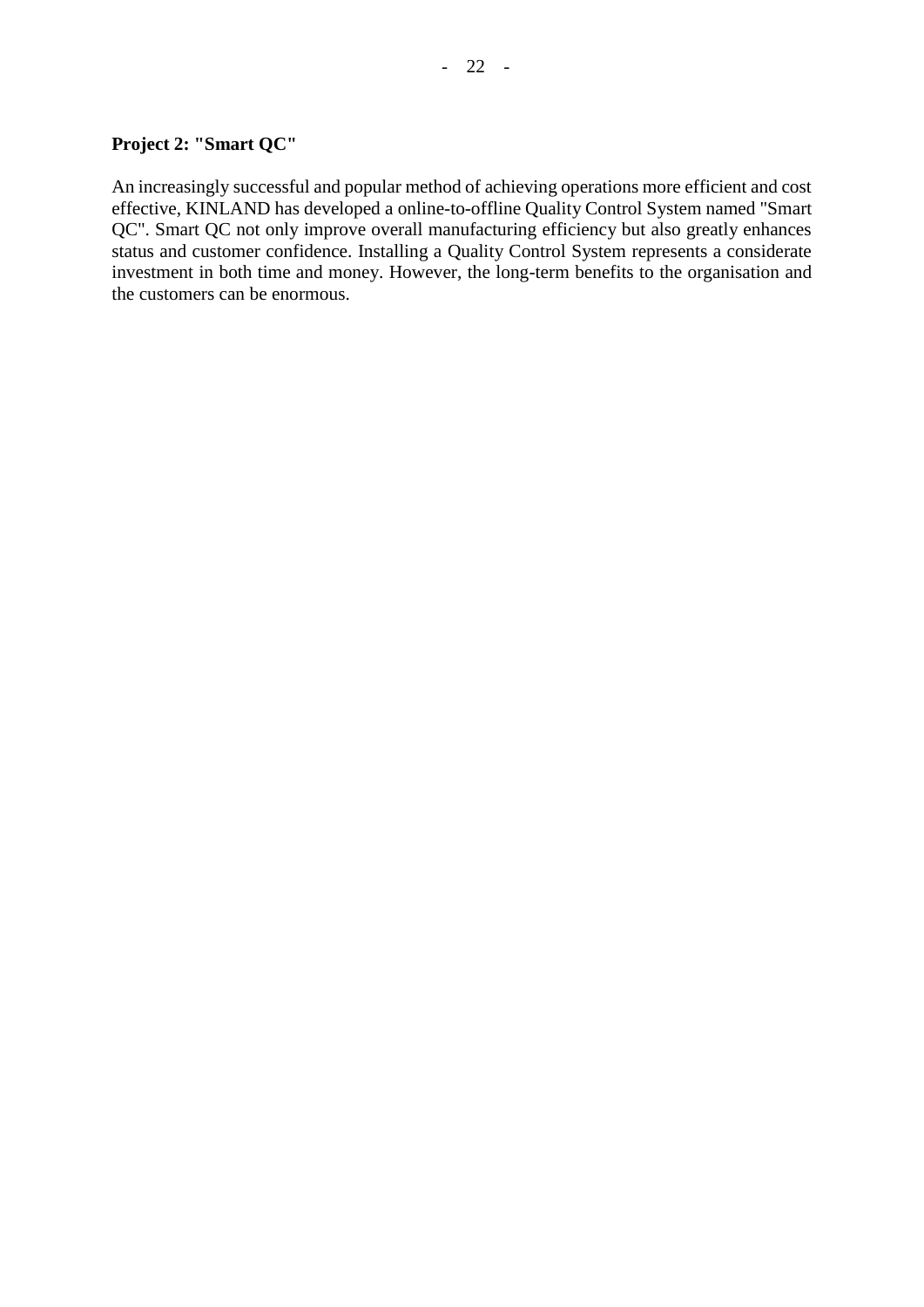## 二**○**一九香港工商業獎:睿智生產力優異證書

## **2019 Hong Kong Awards for Industries: Smart Productivity Certificate of Merit**

#### 星展銀行*(*香港*)*有限公司 *DBS Bank (Hong Kong) Limited*

#### 業務範圍

星展銀行(香港)有限公司帶領業界以數碼科技重塑銀行業未來。對外,星展秉承"Live More, Bank Less"的理念不斷創新公司的產品服務。對內,亦致力以創意持續優化內部 流程,維持星展的競爭優勢。

#### 項目介紹

#### 項目一:**DigiHub**

星展深信工作環境與員工生產力有密不可割的關係,所以由 2017 年起進行辦公室「大 改造」。佔地 7 層,總面積達 12.6 萬方呎的全新辦公室"DigiHub"於 2019 年 1 月正式啟 用。配合星展的敏捷式(Agile)工作理念,DigiHub 不但將原本分散於 3 個地點的 1600 名 員工合為一體,設計亦以「互動工作間」為主題,設有多個"Social Hub",有效打破大企 業常見的溝通「壁壘」。

為了不影響銀行日常營運和確保 DigiHub 設計符合員工需要,星展制定了一套全面的 「搬家」計劃 - 包括焦點小組、共創工作坊等。「搬家」後,員工滿意度上升 30%。星 展亦藉此推行無紙化工作,節省了 68%的文件儲物空間,令 DigiHub 每一吋空間都得以 善用。

#### 項目二:流程機械人

另一方面,星展積極提倡流程自動化。2019 年開發了 31 個流程機械人(RPA),把銀行 部分重複且枯燥的程序自動化,大大提升整體工作效率及準確度。以信用卡為例,使用 流程機械人後,處理信用卡申請時間減少高達 99.95%。

更重要的是,這些機器人為星展省下了 30 全職人力工時(FTE)。這讓星展員工可專注於 更具價值而不能被機械人取代的工作。而且,有別於同行,星展的流程機械人由內部開 發,並設有 CoE,令星展能更快研發出貼合公司需要的機械人。

#### **Business Nature**

DBS Bank (Hong Kong) Ltd is at the forefront of leveraging digital technology to shape the future of banking. While we continuously revamp products and services for our customers, at the same time we commit ourselves in reinventing our internal processes, thus truly living by DBS' brand promise "Live More, Bank Less".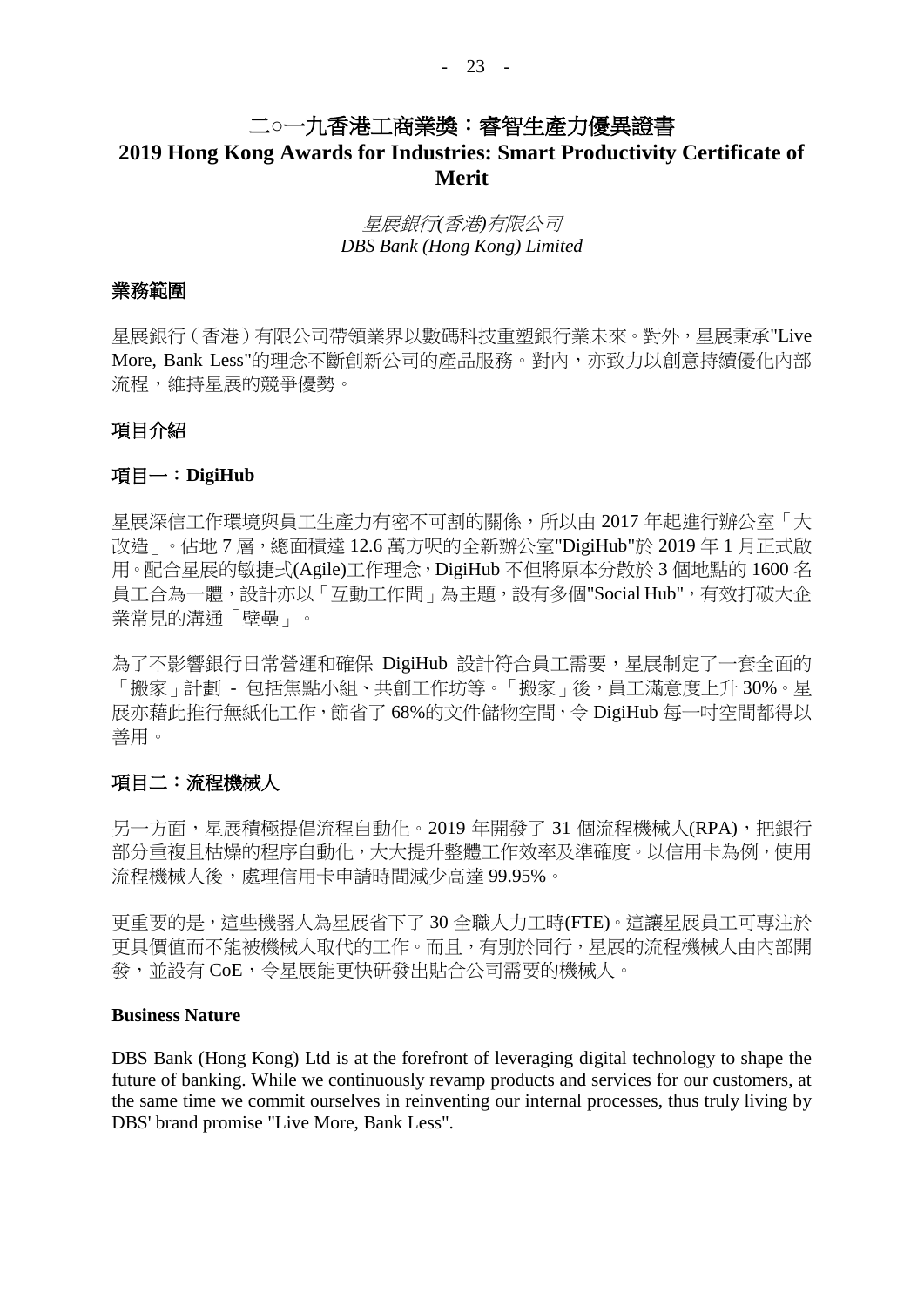#### **Project Brief**

#### **Project 1: DigiHub**

In January 2019, DBS Hong Kong unveiled DigiHub - our custom-designed office space for 1,600 staff from across 24 teams. DigiHub was purpose-built to remove organisation silos and cater to numerous types of collaboration between units, as well as leverage employees' strengths to trigger optimal productivity and promote workplace agility.

To account for the VUCA of relocating our staff, DBS Hong Kong conducted a robust implementation plan – consisting of co-creation workshops, focus groups, video series and an online communications site. As a result of the initiatives, all teams were able to sustain their service levels with zero incidents.

DigiHub's innovative design has attracted interest from industry leading companies such as Sun Hung Kai Properties and PwC. Significant DigiHub achievements have included a 3% energy reduction for 2019, a 68% reduction in physical storage space through digitisation and a 30% increase in our employee satisfaction scores.

#### **Project 2: Robotic Process Automation (RPA)**

Through our in-house RPA program, DBS Bank has created a tactical automation tool that has improved our operational efficiency and reduced human error risk. By using automated processes to conduct queries, verify updates and generate reports, we have enabled our staff to dedicate their time to more value-added work that improves customer experience.

By the end of 2019, DBS will have 31 RPA initiatives implemented across the Bank – enabling a reduction of 30 FTEs previously dedicated to manual tasks. Unlike many of our competitors, our RPA initiatives are developed in-house with our own Center of Excellence (CoE). This was accomplished by extending our local infrastructure and actively building our development and support teams' capabilities.

As a result, processing time for data analytics reconciliation and credit card applications have been reduced by 270% and 99.95% respectively. With the increasing awareness of in-house RPA initiatives, there is a growing demand within the bank for RPA solutions.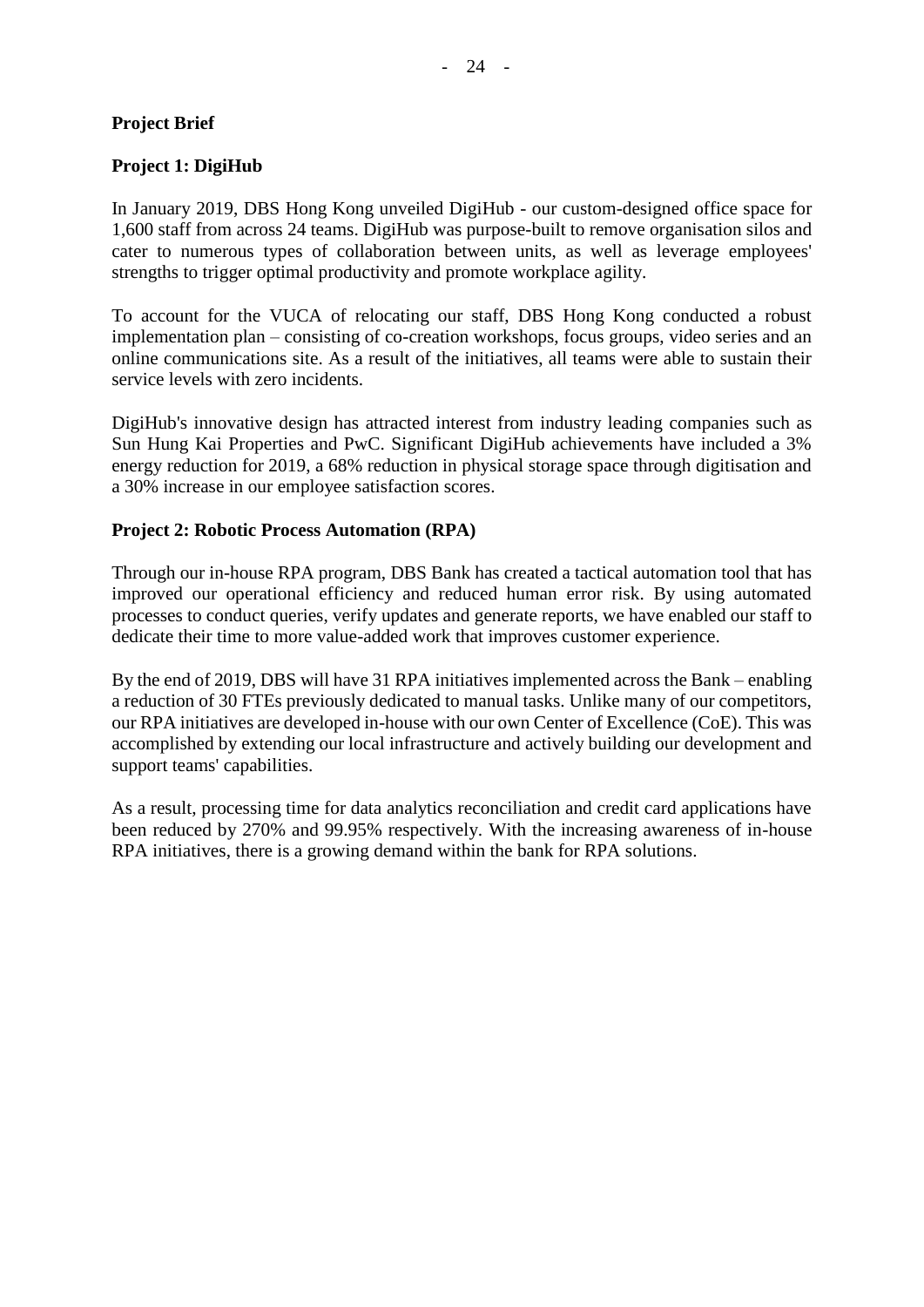### 二**○**一九香港工商業獎:睿智生產力優異證書

## **2019 Hong Kong Awards for Industries: Smart Productivity Certificate of Merit**

#### 和記電訊*(*香港*)*有限公司 *Hutchison Telecommunications (Hong Kong) Limited*

#### 業務範圍

3 香港是領先的流動通訊服務營辦商,以「3」品牌為客戶提供尖端的數據、話音及漫遊 流動通訊服務,並與環球著名的供應商合作,引入嶄新的流動裝置和增值服務。3 香港 是和記電訊香港控股有限公司(股份代號:215)的流動通訊業務,而和記電訊香港控股為 長江和記實業集團成員。

### 項目介紹

#### 項目一及二:企業流動錄音方案及即時通訊存檔方案

3 香港明白金融機構經常以流動通訊方式與客戶溝通,亦需要保存有關通訊記錄。因此, 3 香港為金融機構提供度身訂做的全方位合規解決方案,包括企業流動錄音方案及即時 通訊存檔方案,以滿足市場需要,兩個方案均符合監管要求,方便金融機構從業員能隨 時隨地與客戶溝通,接收交易指令,並保存通訊記錄。

3 香港企業流動錄音方案和即時通訊存檔方案讓金融機構:

- 保存完整的流動通話及即時通訊記錄,滿足監管要求
- 讓從業員於辦公室以外的地方接收交易指令,迅速執行交易指示
- 支援漫遊通話及收發訊息,不會錯過任何交易記錄

3 香港為客戶提供一站式服務,由解決方案的要求、設計和建議、項目管理、執行、測 試,以至用戶培訓方面等一應俱全,並設有專業團隊為客戶跟進。3 香港能根據客戶對 儲存模式、錄音通告、即時通訊聊天室的設置、儲存期限和存檔分析等個別需求,度身 制定方案。

透過 3 香港的企業流動錄音方案及即時通訊存檔方案,金融機構從業員可隨時隨地以流 動裝置與客戶溝通,並接收交易指令,節省以往回覆客戶電話的時間,能準時完成交易, 提升生產力和服務水平,尤其可為尊貴客戶提供更優質的服務。

此解決方案亦有助作為電訊商的 3 香港,於競爭劇烈的流動通訊市場提升競爭力,在價 格以外的層面,憑藉提供實用及貼地的增值服務和企業解決方案,締造優勢。

#### **Business Nature**

3 Hong Kong is a leading mobile communications service provider offering cutting-edge data, voice and roaming services under the "3" brand. We work with renowned partners to offer a wealth of innovative mobile devices and value-added services. 3 Hong Kong is the mobile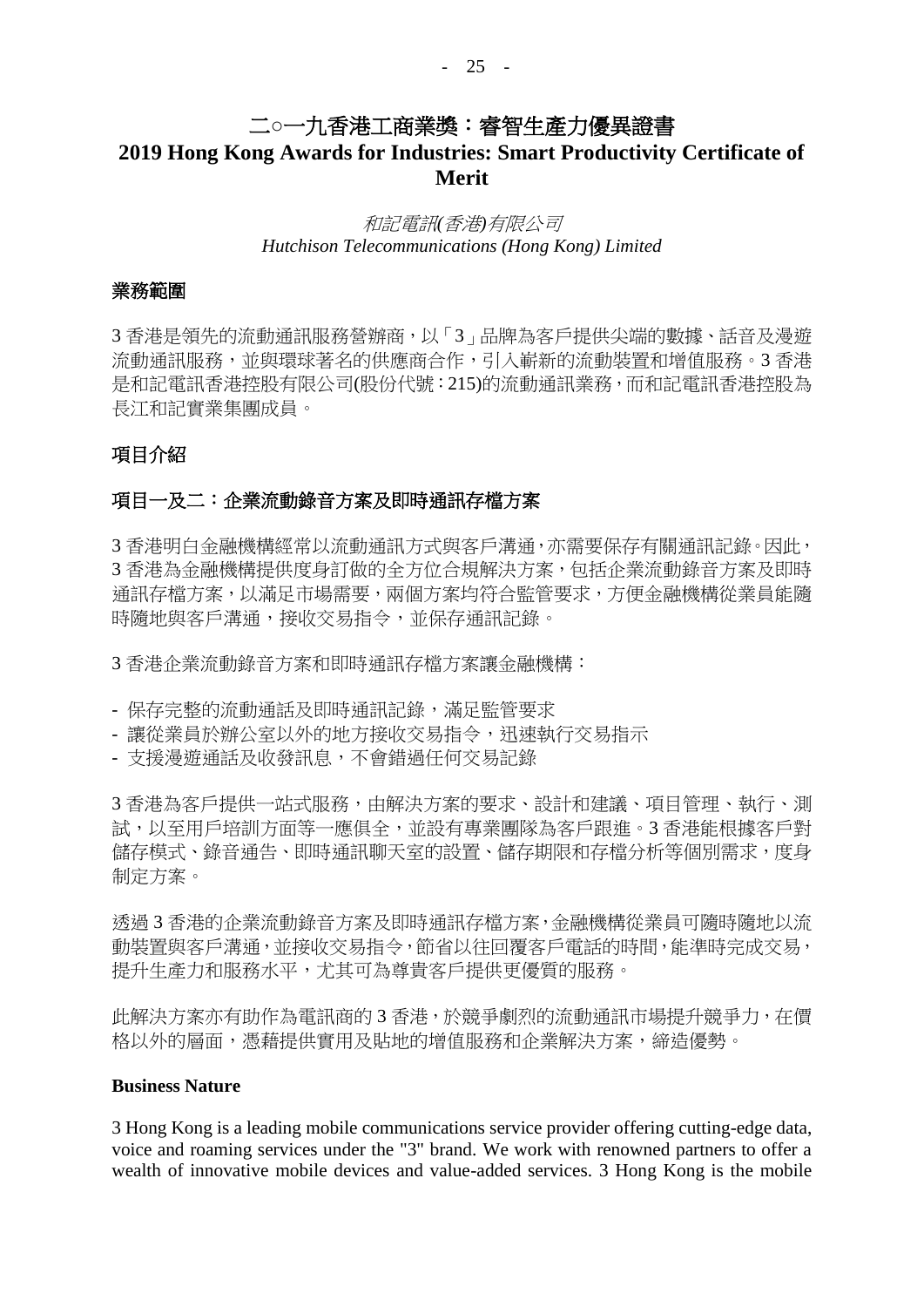division of Hutchison Telecommunications Hong Kong Holdings Limited (stock code: 215), a group member of CK Hutchison Holdings.

#### **Project Brief**

#### **Project 1 and 2: 3 Hong Kong's Enterprise Mobile Recording and Instant Messaging Archiving**

3 Hong Kong has noticed a surging demand from financial institutions to properly record and store every client's voice calls and messages on traders' mobile devices while on the move. We have therefore developed two compliance-grade mobility solutions named the Enterprise Mobile Recording Solution and the Instant Messaging Archiving Solution. The new services aim to extend financial professionals' workspace to anywhere while meeting compliance requirements, enabling them to take clients' instructions on mobile phones with proper compliance-grade recording solutions.

The solutions enable customers to:

- record trade calls and messages, meeting compliance requirements
- shorten the order lead time as traders can now receive instructions outside the trade floor
- take trade calls and messages while roaming

3 Hong Kong provides enterprise customers with a one-stop-shop experience: from requirement collection, solution design and recommendation, project management, implementation, testing to user on-boarding and training. With different requirements from individual customers, we help customise the solution to cater for specific needs such as onpremise and cloud storage, recording announcement, chatroom configuration, storage period, analysis, and so on.

With 3 Hong Kong's Enterprise Mobile Recording and Instant Messaging Archiving Solutions, traders can now take clients' instructions anytime, anywhere, saving time and the hassle to return customers' calls for instructions (conventional practice without mobile voice and message recording). This also ensures trade instructions are timely executed to maximise profitability of every trade instruction. The solutions also enable financial institutions to operate their trading business 24/7 around the world and extend their workspace to anywhere. This hugely improves their productivity and service level, especially to esteemed clients. The duo solutions have added to 3 Hong Kong's competitive edges of providing corporate customers in the mobile service market with tailored value-added services and enterprise solutions, shifting market competitions in pricing to service quality.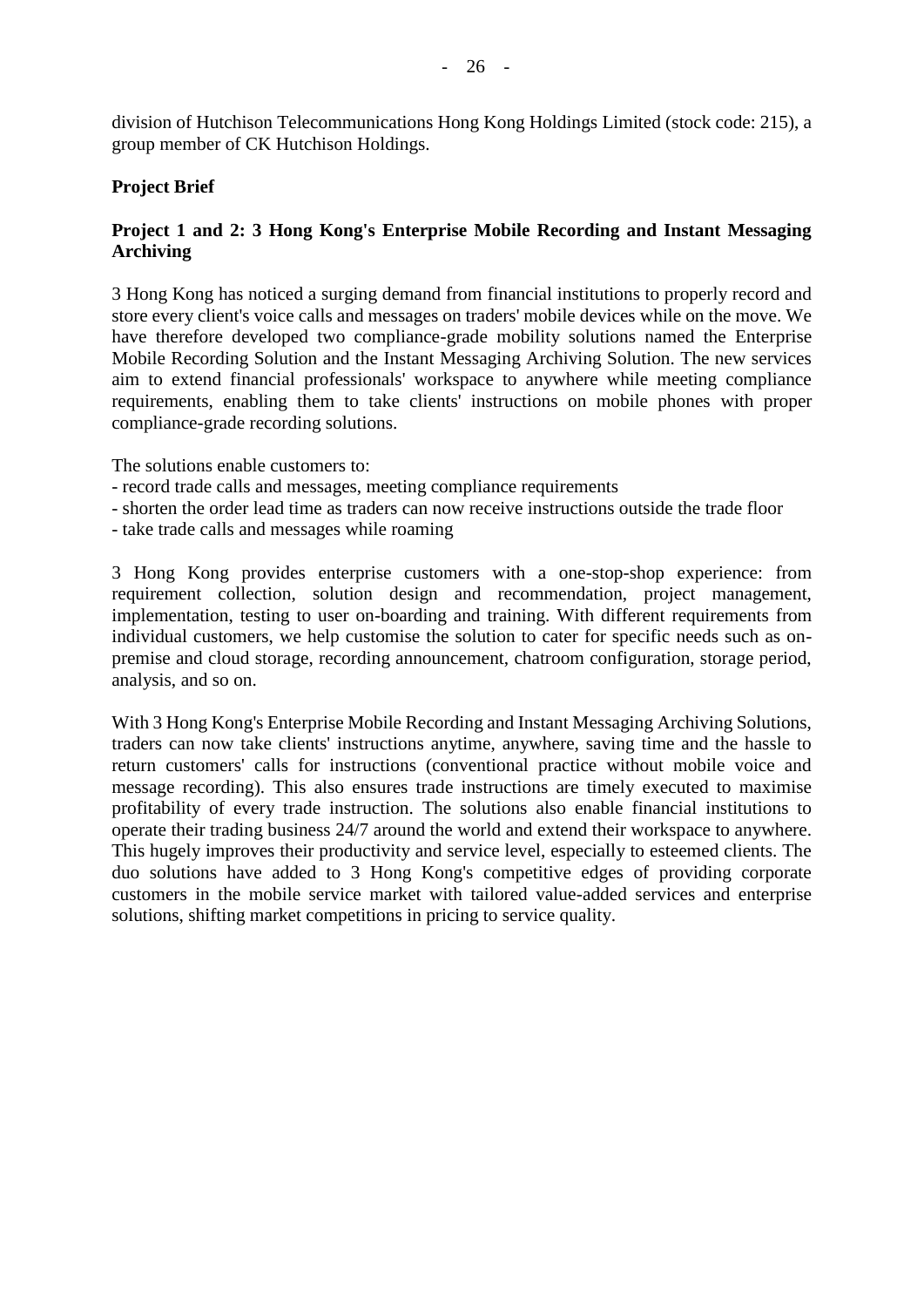## 二**○**一九香港工商業獎:睿智生產力優異證書

## **2019 Hong Kong Awards for Industries: Smart Productivity Certificate of Merit**

#### 香港中華煤氣有限公司 *The Hong Kong and China Gas Company Limited*

#### 業務範圍

煤氣公司是香港歷史最悠久的公用事業機構,亦是本港規模最大的能源供應商之一,為 近 190 萬客戶供應煤氣,以及提供多元化的煤氣爐具和應用方案,以切合客戶不同的需 要。

#### 項目介紹

#### 項目一:移動維修服務應用程式

煤氣公司每年為住宅用戶提供的維修服務超過60萬次,確保供氣設施安全,以及爐具 正常操作。

隨著科技進步,網絡通訊更安全可靠,移動數據工作模式為企業帶來改進的機會,亦能 令客戶體驗更優質的服務,達至雙贏局面。

煤氣公司在數年前把維修服務採用的傳統電腦系統轉型為移動數據系統,加強數據分析 能力,亦有效改善事前準備、派發、執行及審核等工作流程,顯著提升生產力。

#### 項目二:測試寶

煤氣公司為客戶安裝的熱水爐,大部份配備電子控制線路板,客戶維修服務部每年維修 這類熱水爐超過 20 萬次。

維修技術員透過創意思維,開發了一個智慧工具"測試寶",能模擬煤氣熱水爐的供氣、 供水及煙氣排放等訊號,藉此測試電子線路是否正常。

"測試寶"可用於不同廠家生產的各型號熱水爐,方便攜帶及使用,亦有效減少維修時間, 提升生產力。

#### **Business Nature**

Towngas, the market leader of gas industry in Hong Kong, is not only supplying gas to 1.9M residential households but also providing after sales services to those customers.

We deliver 6-stars services to customers for maintaining appliances safety and reliability.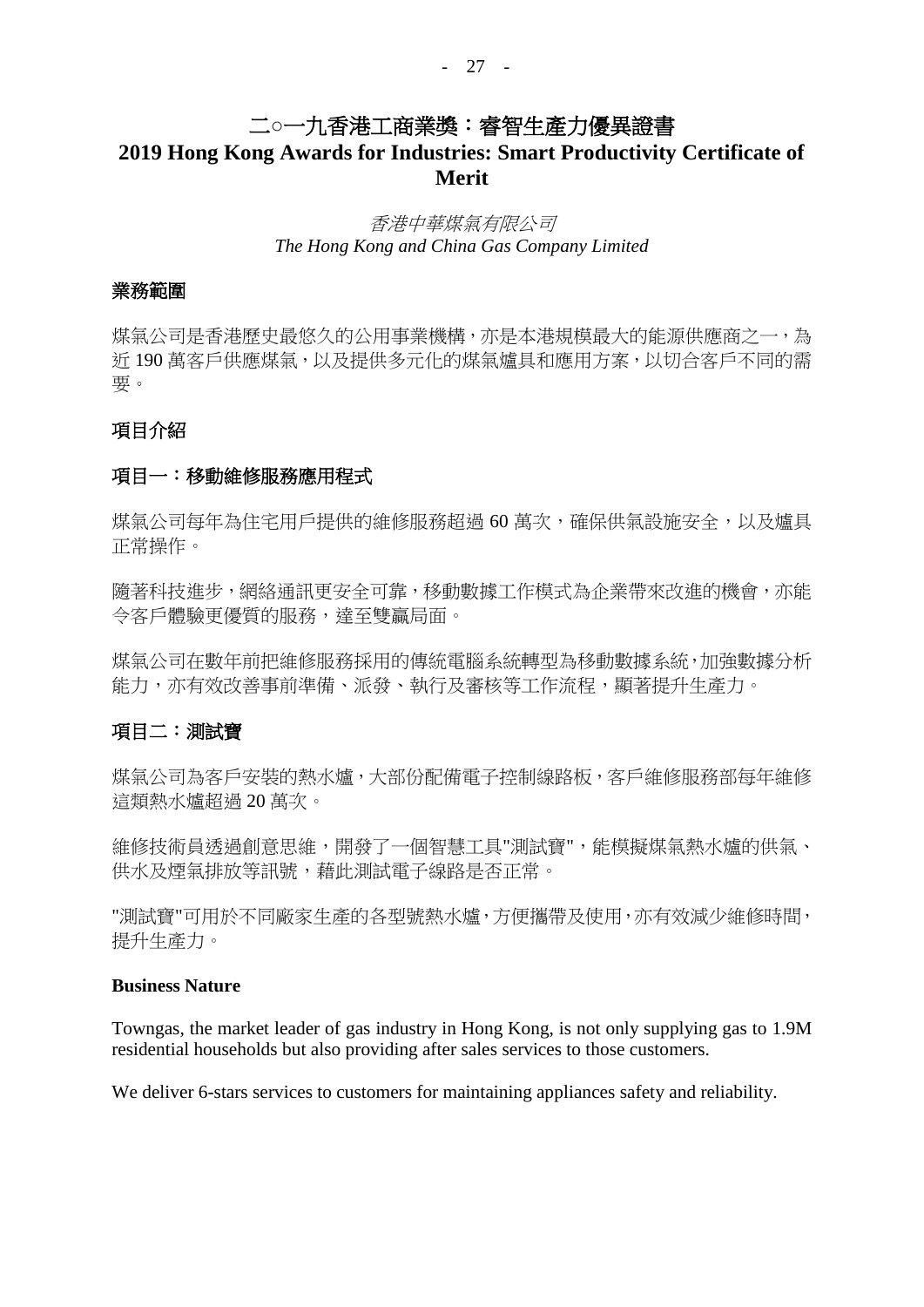#### **Project Brief**

#### **Project 1: Mobility Solution for Residential Maintenance Services**

Our Customer Maintenance Services Department renders more than 600,000 on-demand services every year, ensuring the millions gas appliances in the market are in safe and good order.

With the maturity of mobile network security and mobile device technology, mobility solutions clearly hold great potential to equip the utility workforce with greater on-the-go insights and problem-solving capabilities, as well as to deliver to customers a superior service experience that offers significant benefits to both parties.

Towngas was to transform the existing manual service order system into Mobility System for supporting the service order requisition, preparation, dispatch, execution, completion as well as the back-end data analysis processes.

#### **Project 2: Smart Tester**

Our Customer Maintenance Services Department renders more than 200,000 on-demand maintenance services on gas water heaters with electronic printed circuit board every year, ensuring the gas water heaters in the market are in safe and good order.

Technological advances and higher customer expectations have increased the need for higher productivity. Basically, increasing productivity just means working smarter. Hence, we have designed a "Smart Tester" which provides a quick, easy and accurate diagnosis to deal with defective gas water heaters. It can simulate water, gas and flue conditions for water heater diagnosis, and was developed to tackle the problem of long diagnosis time during water heater maintenance. Most importantly, it can be applied to all water heater models with electronic printed circuit board supplied by different vendors. This has greatly improved efficiency of our gas water heater maintenance work, delivering a fast and superior service to our customers.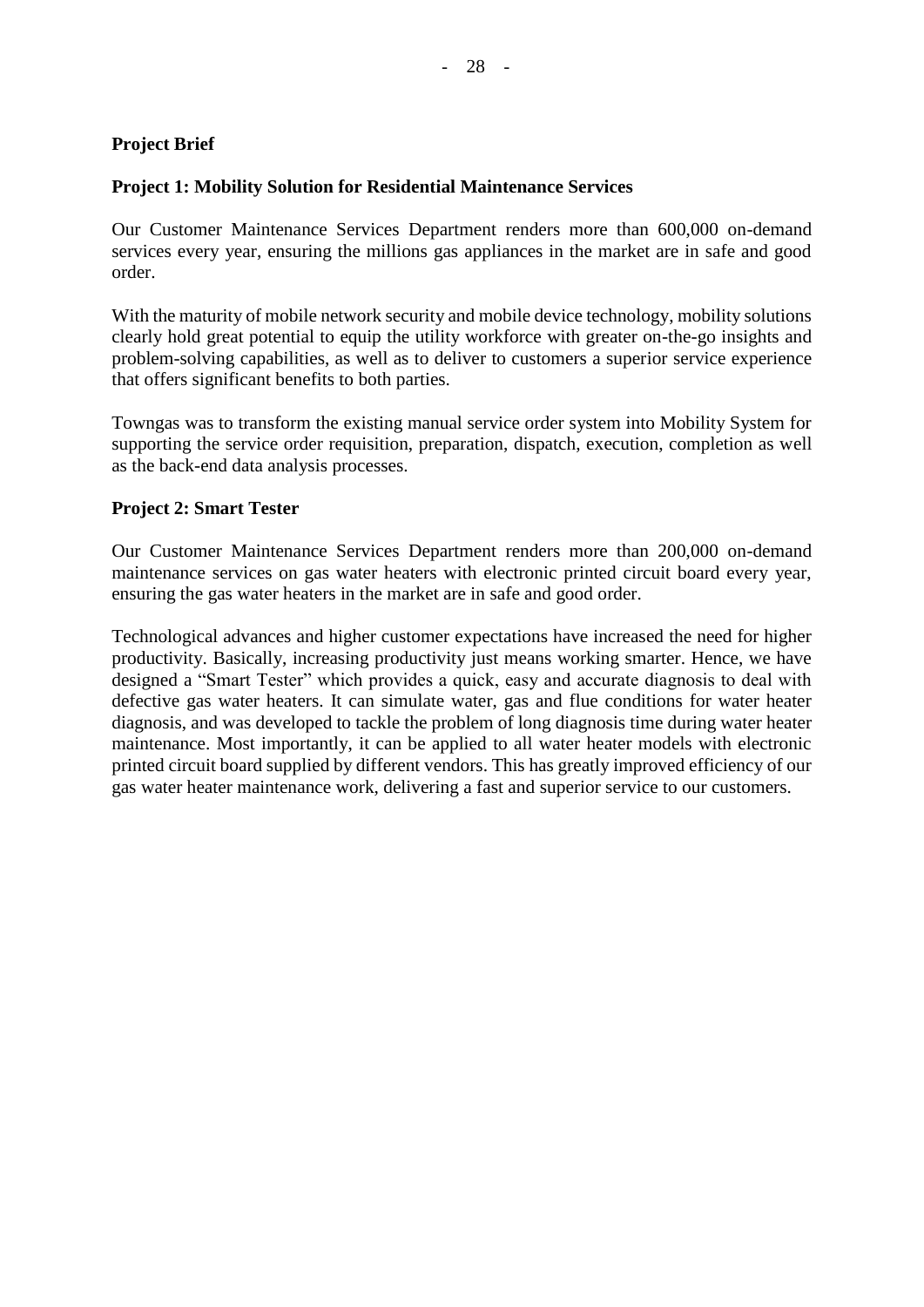## 二**○**一九香港工商業獎:睿智生產力優異證書

## **2019 Hong Kong Awards for Industries: Smart Productivity Certificate of Merit**

#### 匯聚科技有限公司 *Time Interconnect Technology Limited*

#### 業務範圍

匯聚科技有限公司(於開曼群島註冊成立之有限公司,股份代號:1729.HK)是一家定制 電線方案供應商,公司各種銅纜和光纜電線產品已廣泛使用在電信、數據中心、醫療設 備、交通與工業器材等市場領域。

#### 項目介紹

#### 項目一:數碼化生產管理

匯聚藉數碼化生產管理步向敏捷製造模式,以助提升生產力,優化企業的應變能力,幫 助強化生產高端產品的技術,提升營業額。

項目由成立無紙化統籌推行小組開始,由淺入深,並設定各項分期推行目標。首先開發 軟件及執行硬體配置,同時為相關人員提供培訓,其後主動與客戶、供應商提出資料化、 電子化操作計劃。

公司以數碼化管理結構轉型直接提升生產運作的精準度和及時性,並以自動化配合人力 資源的減省和優化,從而確保核心業務能持續有效地發展。更獲得"華為"首家以全模組 接入數字化管理所頒發的獎項。

#### 項目二:人機協作**-**自動化生產

在推動"人機協作-自動化生產"方面,匯聚以最大可能的自動化,提高生產的靈活度,配 合批多量少、品種多樣化的訂單,同時提升產能。

整個執行計劃首先全面及持續檢視所有生產工序,除內部資源變革外,公司亦開展"企 校合作計劃",與惠州學院合作,透個對外合作有助選取及應用最新科技和創新做法, 更直接強化公司整體的競爭力。

公司打破一般線纜產品製造商對投入資源在自動化生產方面的局限思維,配合"數位化 管理"控制系統的必要性,將生產線數據資料串連,促進生產的靈活度、人力資源的利 用,提高生產效益,更有優勢應對現時大多客戶單多量少的情况。

#### **Business Nature**

TIME Interconnect Technology Limited (Incorporated in the Cayman Islands with limited liability, Stock Code: 1729.HK) is a well-established supplier of customised interconnect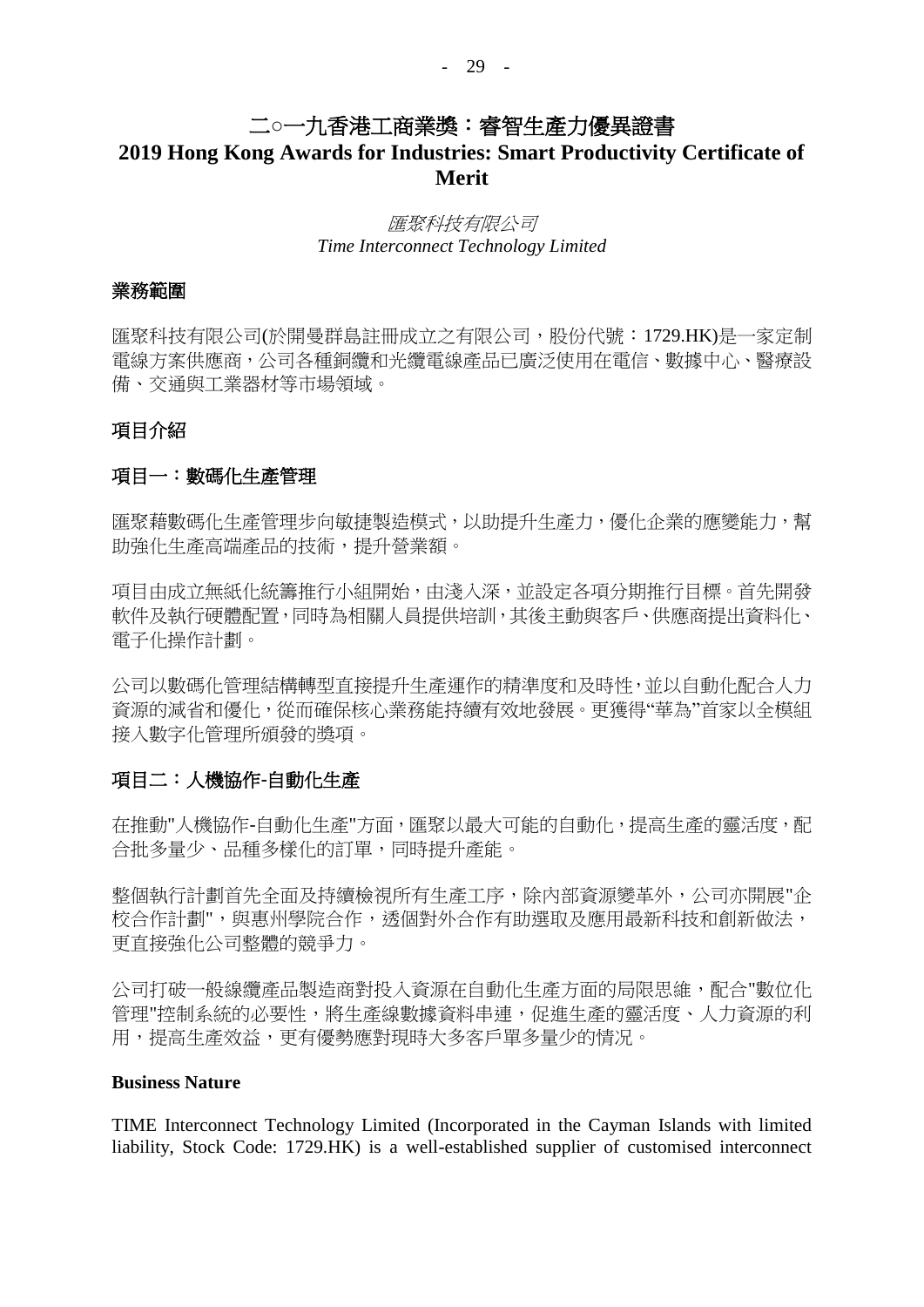solutions with headquartered in HK and factory in China. TIME's products are used in telecommunications, data centers, medical, transportation and industrial equipment.

#### **Project Brief**

#### **Project 1: Digital Production Management**

The company implemented digital production management transforming to agile manufacturing model to help increase productivity, optimise company's resilience, strengthen R&D of producing high-end products, and ultimately increased sales turnover.

The company started from the establishment of "Paperless Committee" and gradually set up various stages to achieve the goal. Firstly, developed software and implemented hardware configuration, and provided training for relevant personnel. Then, actively introduced EDI (Electronic Data Interchange) platform with customers and suppliers.

The company's digitalised transformation directly enhanced the accuracy and timeliness of production operations; and co-inherence with automation and optimisation of human resources to ensure that the core business can continue to grow effectively. The company has also received award from "Huawei" who was the first customer fully adopted the EDI platform.

#### **Project 2: Human-Machines Collaboration**

In terms of promoting "Human-Machines Collaboration" automation production, the company increased the maximum flexibility of production with different levels of automation to cope with large number of batches and diversified orders. And eventually increased production capacity.

The entire implementation plan started with a comprehensive and regular review of all production processes. In addition to internal resources transformation, the company also conducted a "Enterprise- School Collaboration Program", which worked with Huizhou College to facilitate the selection and proliferation of the latest technologies and innovations as a result to strengthen the overall competitiveness of the company.

The company made a breakthrough of the conventional practice of cable product manufacturers on the automation investment. By implementing the "digitalised management" system through the production processes, it can enhance the production flexibility, maximise the utilisation of human resources and improve production efficiency. These are all the corporate advantages to deal with the situation of "significant orders albeit smaller production quantities".

聲明:文字及圖片資料由得獎機構提供。

Disclaimer: Text and photo materials are provided by the winning companies.